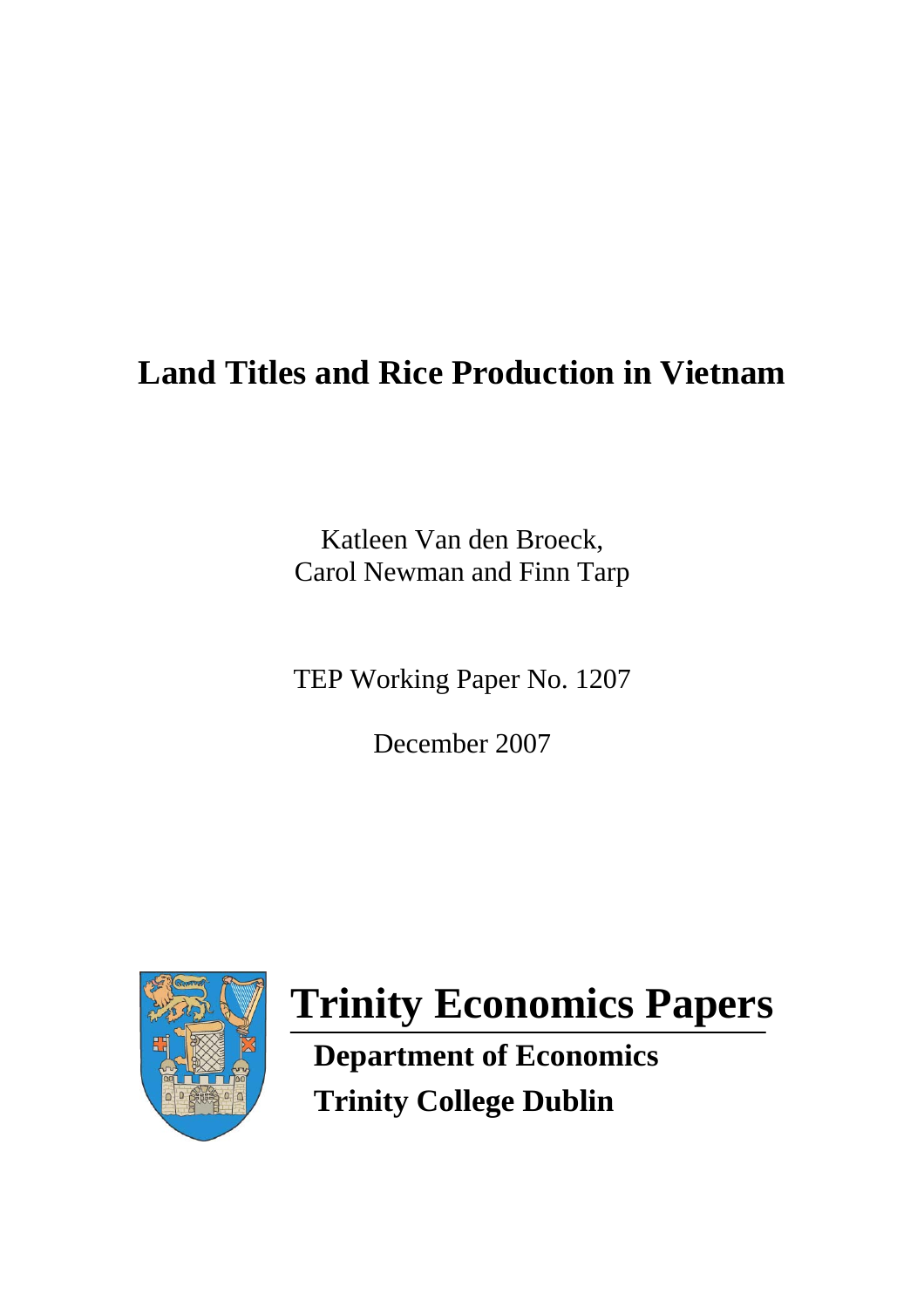## Land Titles and Rice Production in Vietnam.\*

December 2007

Katleen Van den Broeck<sup>1</sup>, Carol Newman<sup>2</sup> and Finn Tarp<sup>1</sup>

**Abstract**: In most of the empirical literature on land titling, the household is regarded as unitary, and land rights are found to have ambiguous effects on land allocation, investment and productivity. Using data from 12 provinces in Vietnam, we diversify land titles, and show in a household fixed effects analysis of plot level rice yields that land titles are indeed important. Only exclusively held titles have the expected positive effects, and the positive effect on yields is found in male headed households. Furthermore, a household level rice yield function reveals that exclusive user rights are inefficiency decreasing, while jointly held user rights have no efficiency effects. Finally, once the gender of the head of household is controlled for, exclusively held female titles have a greater positive effect on the efficiency of the household than that of male held titles.

**JEL Codes**: D13, O12, Q12

\* We are grateful to participants at the Nordic Conference in Development Economics (NCDE) (2007) and in various seminars at the Central Institute for Economic Management (CIEM) in Hanoi for useful comments and suggestions. We also thank Mikkel Barslund for insightful discussions. Moreover, we wish to express our appreciation for productive and stimulating collaboration with the survey teams from the Vietnamese Institute of Labour Science and Social Affairs (ILSSA). Financial support from Danida and the World Bank is also acknowledged.

- <sup>1</sup> Department of Economics, University of Copenhagen, Denmark
- <sup>2</sup> Department of Economics, Trinity College Dublin, Ireland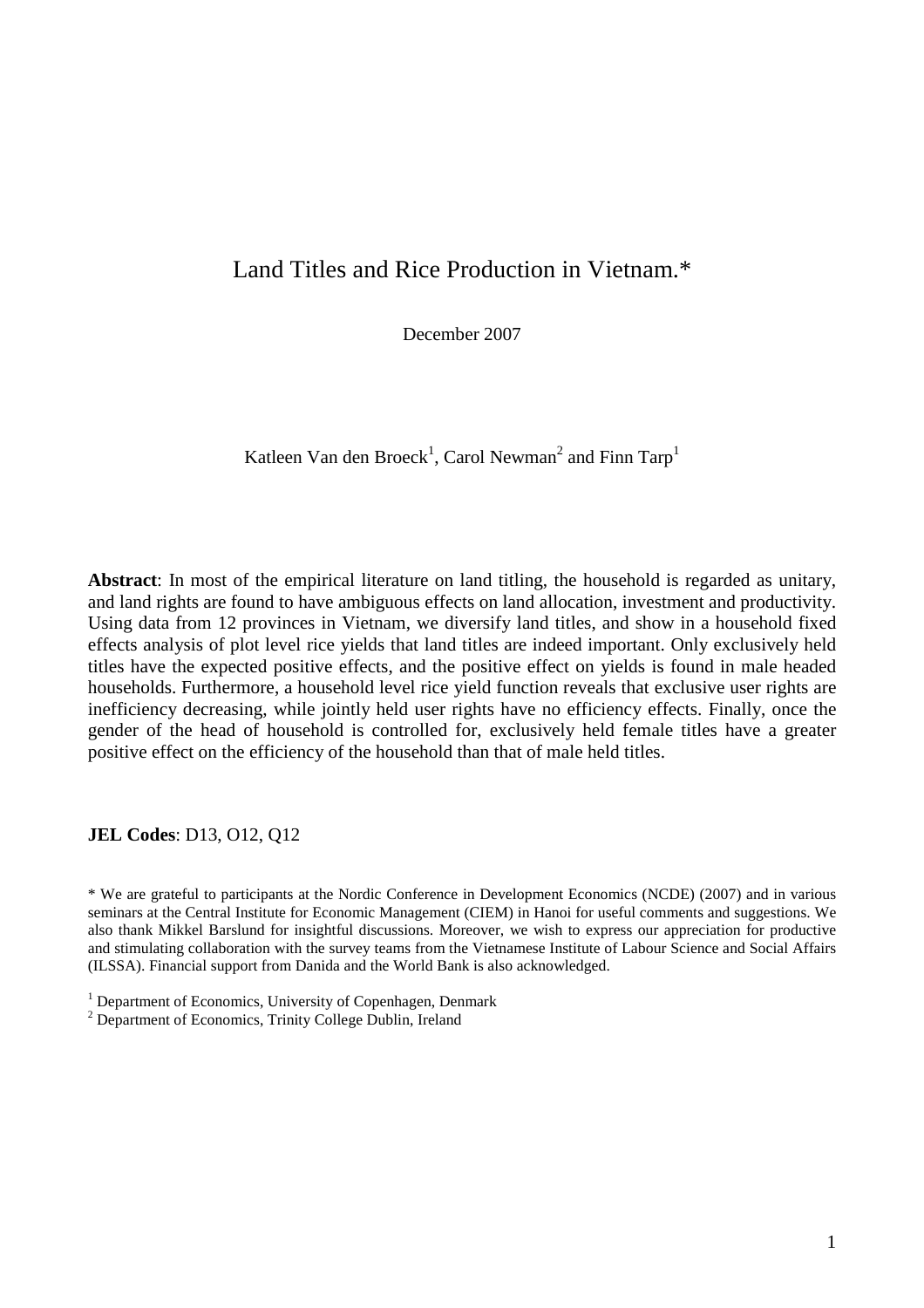#### **1. Introduction**

 $\overline{a}$ 

Empirical research into the effects of formal land rights on farmer behaviour presents an ambiguous picture. In theory, formal land rights are expected to have beneficial effects on land productivity (Feder and Feeny, 1991; Besley, 1995; Binswanger, Deininger and Feder, 1995). In particular, when land is scarce the formalisation of land rights is considered crucial to further economic growth. The most common effects expected from secure property rights are their allocative effects on the one hand, where land is used in more efficient ways, and their land investment effects, including increased access to credit and land productivity, on the other. The allocative effects can include changing crop choices, where the tendency to grow longer cycle crops is correlated with more secure property rights, or the transfer of land from less to more dynamic farmers, resulting in more consolidated land holdings (Deininger and Jin, 2003; Ravallion and van de Walle, 2003). Increased tenure security is expected to provide farmers with incentives to invest in land improvements that may only have productive benefits in the long run (Hayes, Roth and Zepeda, 1997; Gavian and Fafchamps, 1996; Gebremedhin and Swinton, 2003; Deininger and Jin, 2006; Ali et al, 2007). Farmer willingness and ability to invest in land may be enhanced through increased access to credit when land becomes available as collateral.

Although the beneficial effects of tenure security are clear in theory, in practice the expected effects are not always found. Positive effects of property rights on investment, land yields or credit appear limited or inexistent, or dependent on the institutional environment (Migot-Adholla et al, 1991; Place and Hazell, 1993; Binswanger, Deininger and Feder, 1995; Place and Migot-Adholla, 1998; Carter and Olinto, 2003; Van Tassel, 2004; Barslund and Tarp,  $2008<sup>1</sup>$ ). Also when the endogeneity of land property rights is controlled for, the positive investment impact of tenure security is found in some cases (Goldstein and Udry, 2005), but contested in others (Carter, Wiebe and Blarel, 1994; Besley, 1995; Braselle, Gaspart and Platteau, 2002). Further, it has been argued that title ownership and ownership security are not necessarily synonymous and that informal systems are not inherently weaker than formal ones (Roth et al, 1989; Platteau, 2000). In addition, tenure security can be expressed in more or less detail yielding different results. For example, the rights to bequeath land may not yield as large an effect as the right to sell land. In the latter case the expected returns to

<sup>&</sup>lt;sup>1</sup> Barslund and Tarp (2008) use data collected in 2002 in four provinces in Vietnam and find significantly positive effects of land use rights on household demand for formal credit in only one province. They find positive but not significant effects in the other three provinces and a negative effect on the demand for informal credit. They find no significant effects on the amount of credit obtained by rural households.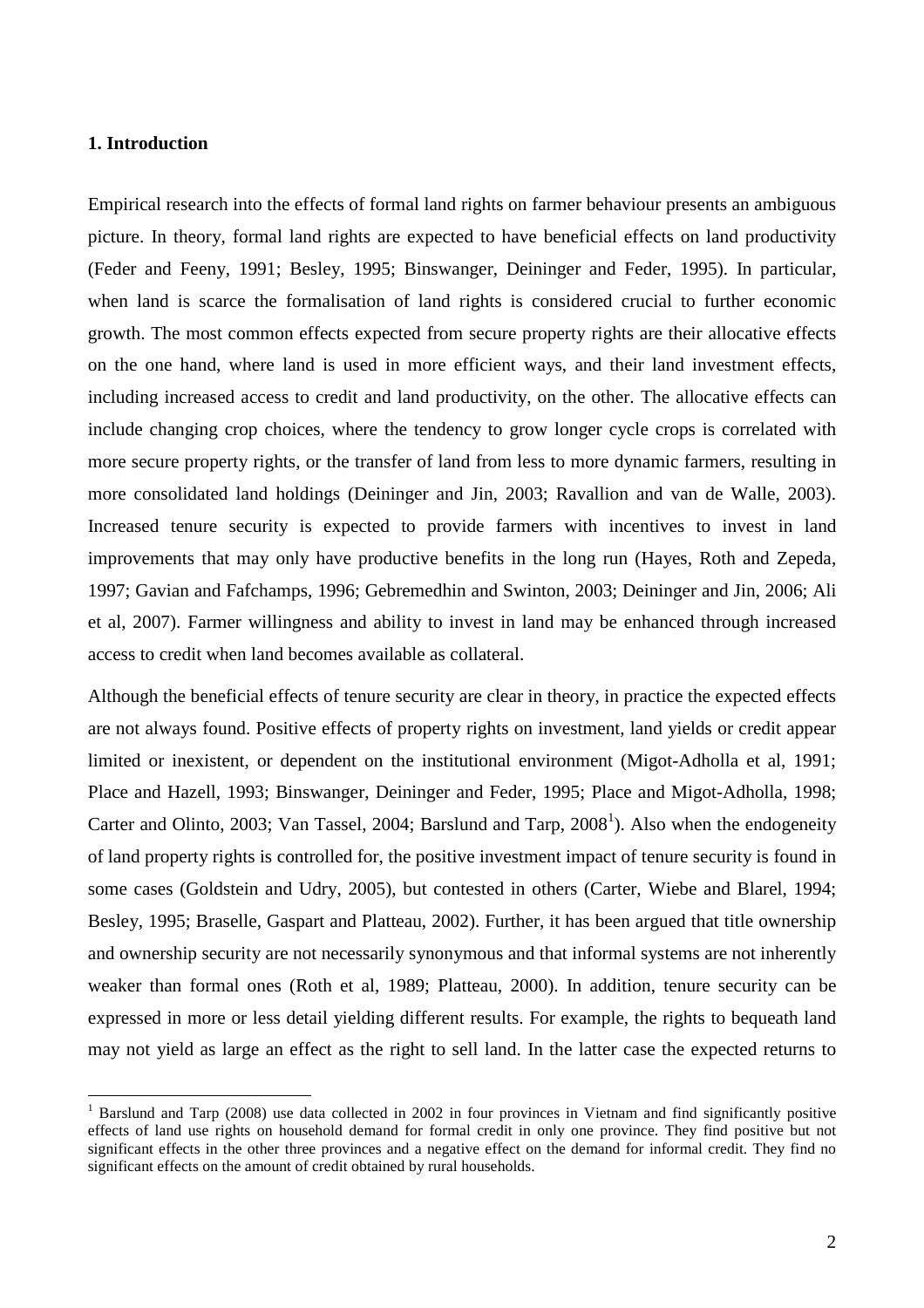investment are increased because it is easier to sell land and convert it into liquid assets (Besley, 1995; Platteau, 1996). In summary, even though the individualisation of land property rights is generally advocated as good policy for growth and poverty reduction (Deininger, 2003), the empirical literature suggests that the effects of land property rights on investment, credit, crop choice or yields are not *a priori* clear and therefore require case specific evaluation.

In most of the literature on the effects of land titles, the household is regarded as unitary and land rights are considered a household right, the effect of which does not depend on the specificities of the title holder (mostly the household head). However, the assumption of a unitary household model is often rejected in empirical research. The household can be a place of cooperation but also of conflict (Sen, 1989). Individual titling may change relative bargaining positions within the household and if household members have different preferences towards crop choices, different risk behaviour, or different access to credit, the property right effects may vary. Similar to the effects of household land titles, the effects of individual titling are not clear *a priori* and depend on the institutional framework, the protection and enforcement possibilities of rights and opportunities to use them.<sup>2</sup>

Since 1993 land use certificates have been issued in Vietnam to formalise household claims to the land they are tilling.<sup>3</sup> It was common to inscribe only the name of the household head. Modifications of the Land Law in 2003 state that land use certificates should bear the names of two persons if the land belongs to both.<sup>4</sup> This change provides an opportunity to test whether titling *per se*, but also single versus joint titling, affects production. More specifically, we explore the effects of the issuance of land use certificates (LUCs) in Vietnam, where we consider individual user rights with either one or two persons registered versus household user rights (which do not make a distinction between the two types of registration), on rice yields. Rice remains the most important crop for most farmers, both in terms of generating income and as the main staple. The data allow us

<sup>&</sup>lt;sup>2</sup> For example, Place and Migot-Adholla (1998) analyse the effects of registration in the name of the household head but contrast their results in some cases with the titles that include registration in the name of close relatives, finding different results.

 $3$  For an overview of the evolution of land rights in Vietnam, see Kerkvliet (2006).

<sup>&</sup>lt;sup>4</sup> The issuance of land use certificates originated from the 1993 land law together with the rights to transfer, exchange, bequeath, lease and mortgage land. Originally, only one household member's name was inscribed in the land use certificate, usually the head of the household, but in 2003 the law was modified stating that for jointly owned land a second person's name should be inscribed, which would most likely be the spouse. The assumption of increased "ownership" for women is rejected as several laws existing before the Land Law 2003 ensure women's property rights. E.g. the Civil Law and Marriage Law state that all assets generated during marriage are the property of both spouses and must be shared in case of divorce. The qualitative research of Rao (2006) also shows that the right to land for women does not change their status or decision-making authority (but increases their work burden).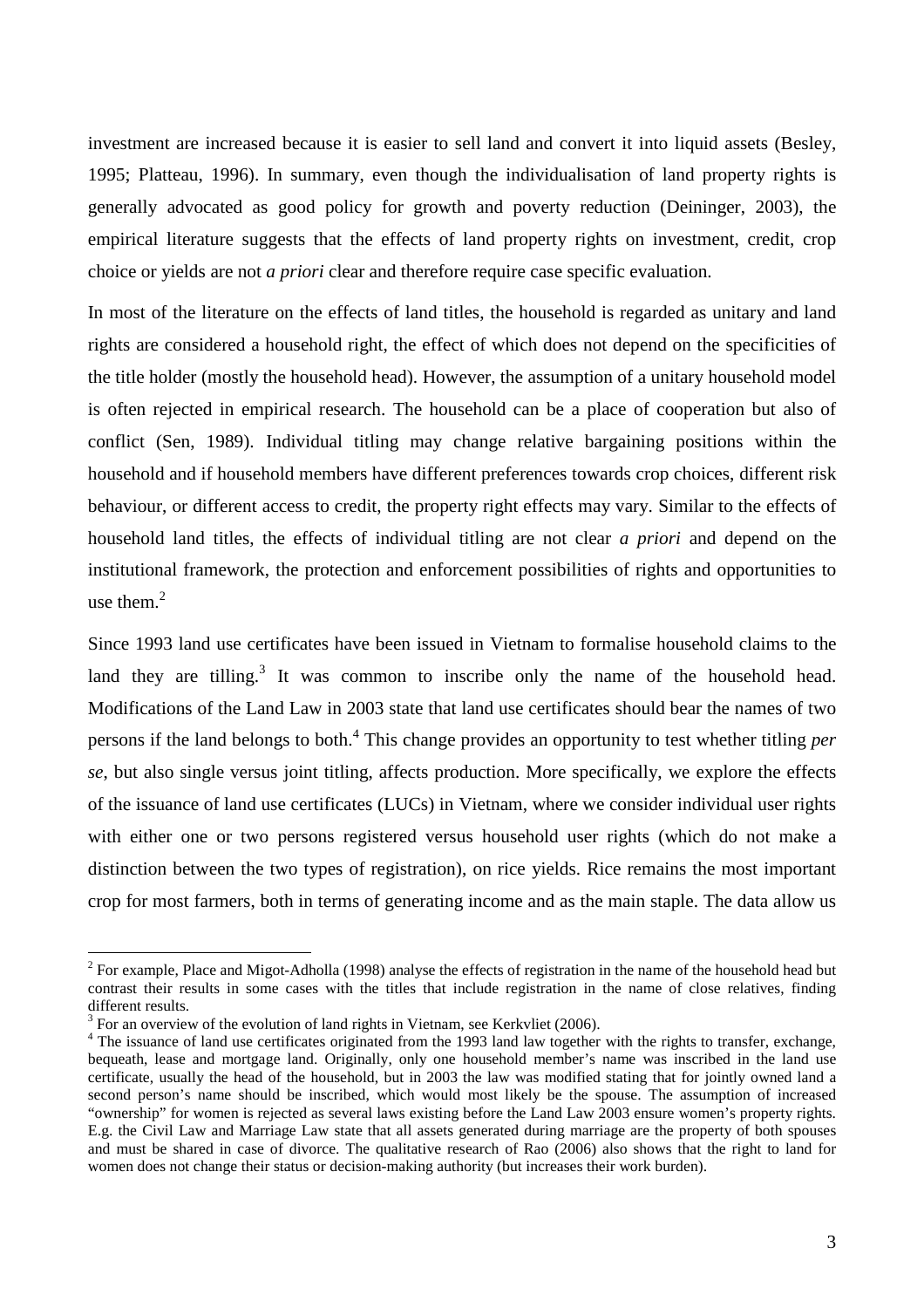to analyse rice production at both the plot and the household level. First, since we have plot specific production data for rice, we are able to use household fixed effects estimation techniques to test whether property rights affect rice yields differently when they are exclusively or jointly held. Secondly, we use a stochastic frontier approach to test whether household production efficiency changes with the number of title owners. Doing so also allows us to evaluate the (rice) productivity effects of the original 1993 Land Law and the additional effects of the new 2003 Land Law. To our knowledge this is the first empirical analysis on yield effects of land titles diversified by household members who actually hold the title for a specific plot.

The data are from the Vietnam Access to Resources Household Survey 2006 (VARHS). This dataset contains detailed plot level information for rural households in 12 provinces spread over different regions of Vietnam.<sup>5</sup> These data allow us to conduct more detailed research on productivity effects of property rights than what is commonly found in the literature. We analyse the rice yield effects of the land use certificate in general, and by number of household members on the land use certificate. Furthermore, we investigate whether any gender differences exist by comparing male versus female headed households. We find that owning a land use certificate (LUC) is positively related to productivity levels of rice plots, but singly held LUCs are driving this positive result. The positive result only exists in male headed households. There is no significant effect of land titles on rice yield in female headed households. The household level analysis of efficiency confirms that where land rights are held exclusively, efficiency is increased compared to joint ownership. However, it also reveals that once the gender of the head of household is controlled for, exclusively held titles are more efficiency enhancing when held by females compared with males.

The paper is organised as follows. The data are described in section 2 while section 3 presents the methodology. The results of the empirical analysis are presented in section 4 and section 5 concludes and puts our findings into perspective.

#### **2. Data**

 $\overline{a}$ 

In Vietnam all land is owned by the people of Vietnam and managed by the state. The laws that govern land distribution have been reformed several times since the decollectivisation of land in

<sup>&</sup>lt;sup>5</sup> The 12 provinces are Ha Tay in the Red River Delta, Lao Cai and Phu Tho in the North East, Lai Chau and Dien Bien in the North West, Nghe An in the North Central Coast, Quang Nam and Khanh Hoa in the South Central Coast, Dak Lak, Dak Nong and Lam Dong in the Central Highlands, and Long An in the Mekong River Delta.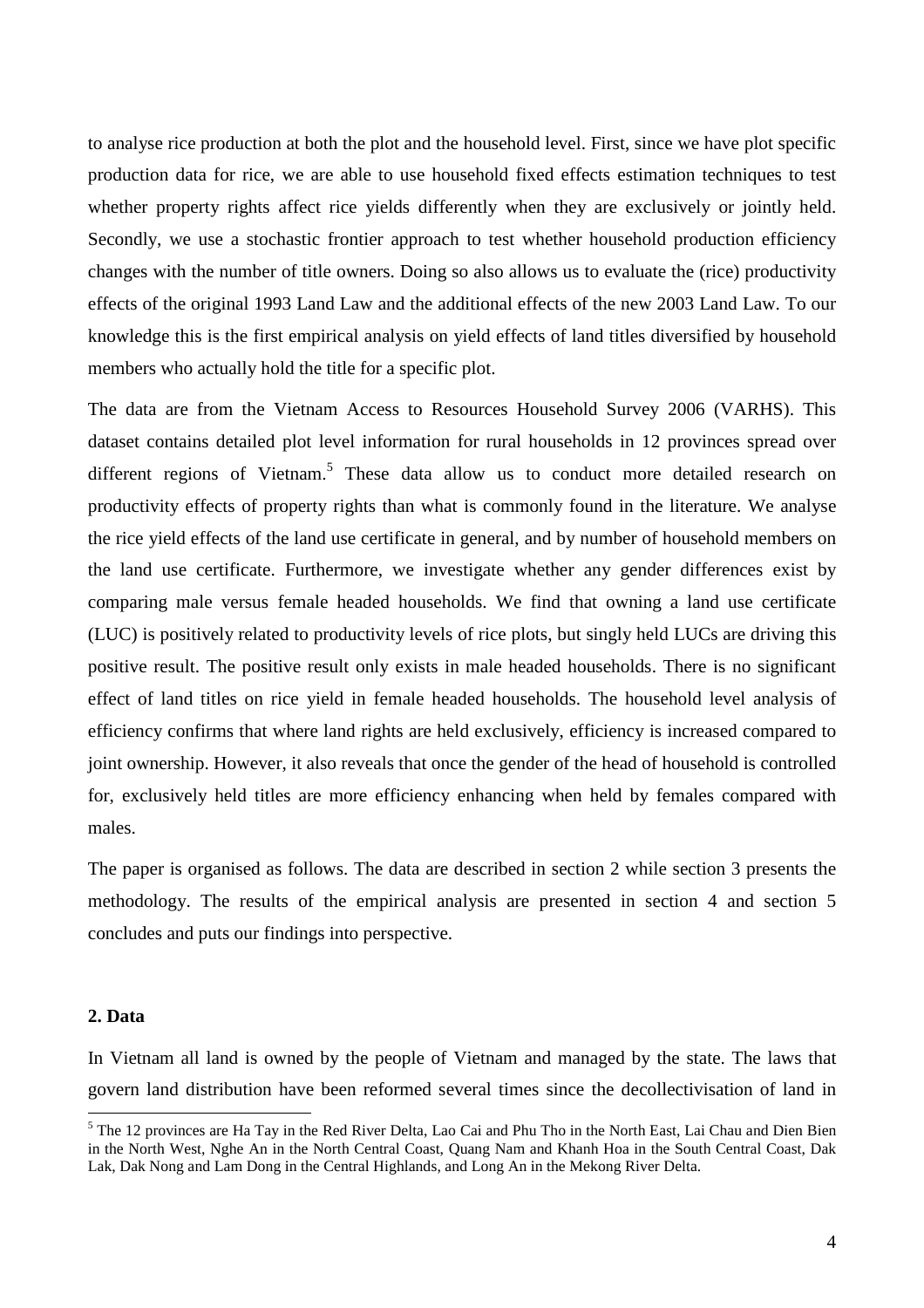1988. Under the 1993 land law, land use certificates (LUCs) were issued as proof of household claims to the land they cultivated. At the same time, households were allowed to engage in land transactions such as the transfer, exchange, bequeathing, leasing and mortgaging of land (use certificates). For agricultural land, rural households reported in 2004 that LUCs existed for 76.5 percent of plots (Brandt, 2005). The most recent land law of 2003 ensures an improved land registration system and clearer administrative procedures together with the requirement for the LUC to bear the names of two persons if the plot belongs to both. In most cases this law implies that the name of both the household head and the spouse should appear on the LUC. Some 12.3 percent of the titles in rural Vietnam bore a male and a female name in 2004 (Brandt, 2005). In Vietnam the LUC is often called the red book, derived from the colour of the cover page, and we will use LUC and red book interchangeably.

We use data from the Vietnam Access to Resources Household Survey 2006 (VARHS), which was implemented in 12 provinces. The provinces were selected in order to provide a basis for monitoring the progress of farmers in provinces covered by Danida support programmes.<sup>6</sup> The households surveyed are a sub-sample of rural households interviewed by the General Statistics Office (GSO) in 2002 or 2004 for the Vietnam Household Living Standards Survey (VHLSS). The questionnaire was developed in a co-operation between the University of Copenhagen and a series of Vietnamese partners including ILSSA, CIEM and IPSARD.<sup>7</sup> In total 2,324 households were interviewed between July and September 2006. The households are spread over 466 communes and 161 districts. Besides general sections with information on individual household members, the survey contains detailed information on access to and use of productive resources such as land, labour, credit and other inputs. In this paper, we use the land and agricultural production section extensively. The survey is a rich source of information regarding plot level characteristics. It includes size and quality of plots, their slope and irrigation infrastructure, when and how the plot was acquired, whether the household has a LUC for the plot and whose name(s) appears in the LUC. Furthermore, information exists on which crops are grown on each plot and, for rice only, the amount of output during the three last agricultural seasons per plot.

<sup>&</sup>lt;sup>6</sup> Five provinces are covered under Danida's Agricultural Sector Programme Support (ASPS) and seven under the Business Sector Programme Support (BSPS).

<sup>7</sup> Development Economics Research Group (DERG), Department of Economics, Copenhagen, Institute for Labour Studies and Social Affairs (ILSSA), Central Institute for Economic Management (CEIM), Institute for Policy and Strategy for Agriculture and Rural Development (IPSARD), Hanoi. A descriptive overview report is available at http://www.ciem.org.vn/home/en/upload/info/attach/1194421575609 Characteristics of the Vietnamese Rural Econo my.pdf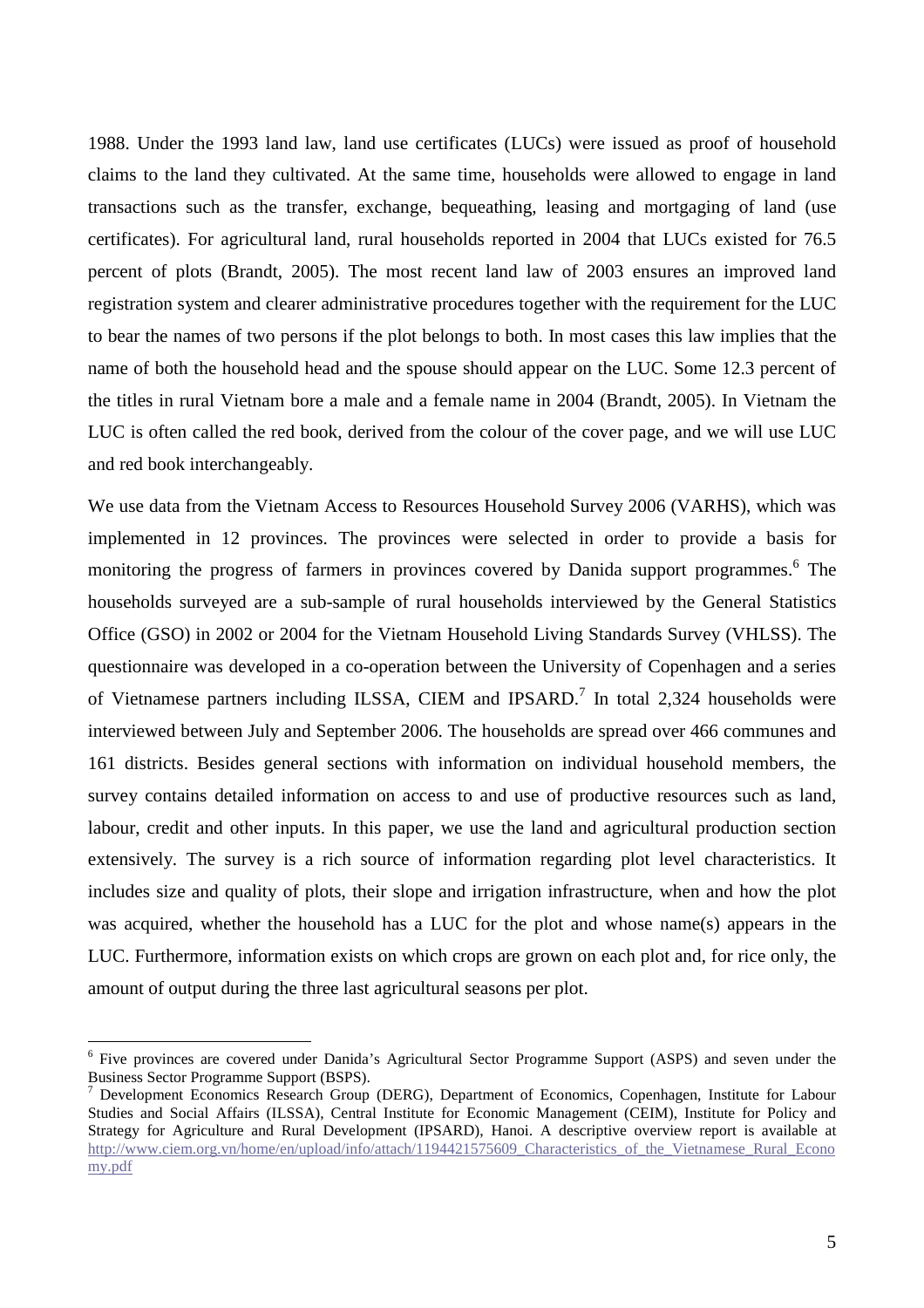In the following tables we present an overview of the red book situation of the plots owned by the surveyed households and the characteristics of those plots, the crops grown on plots by different land title types and the rice yields derived from the plots. We divide the plots according to (1) whether the plot has a LUC, and (2) how many household member names appear in the LUC (zero, one or two) $8$ .

In Table 1 we show the red book status of plots in the surveyed households, where plots are divided according to the decomposition outlined above. The numbers are also reported for cropland held by female headed households versus male headed households. In total there is information on 11,683 plots, 10,099 of which are used for cultivation of crops, either annual or perennial.<sup>9</sup> Focusing on crop land, LUCs are held for 82 percent of all plots, $10$  but mostly only one household name is written in the red book (87 percent). This person is typically the husband or a single male head but in 16 percent of all red books only the wife or a single female head name appears. When two household members are written in the red book (8 percent of red books have two names), these are generally husband and wife: both husband and wife names appear in 7 percent of the red books. Any other name situation, such as people outside the household, children or parents of the head or spouse or combinations thereof account for 8 percent of the red book types. Female headed households appear to have red books on 88 percent of their cropland while this share is only 80 percent for plots owned by male headed households. Plots are likely to have only one name inscribed in the red book whether they are held by a male or a female headed household. The difference occurs where there is either no household member inscribed or two household members. The latter occurs in only 2 percent of the female headed plots but in 9 percent of the male headed plots.<sup>11</sup> Red books are more likely to have zero household member names in the case of a female headed household, which may happen if the late husband's name is still in the red book or a parent's name occurs.

#### [INSERT TABLE 1 ABOUT HERE]

<sup>&</sup>lt;sup>8</sup> Zero household members can occur on the red book. In this case the names listed are not considered part of the household and cannot be linked to the household roster. In case of one person this will mostly be the household head but children or parents of the household head or the spouse can also occur. When there are two persons on the red book this is usually the head and his spouse but can also include combinations of the head or spouse with any of their parents or children.

<sup>&</sup>lt;sup>9</sup> Other uses are purely residential land, forestry land, grazing land, aquaculture land.

 $10$  Ten percent of all households have zero plots with a red book and 65 percent of households have red books on all their plots.

 $11$  Two names are much more likely to occur on red books held by ethnic minority households (22 percent of their red books have two names compared to 5 percent in Kinh households). The latter suggests that ethnic minorities have acquired their red books on average later than Kinh households, after the Land Law 2003 came into effect.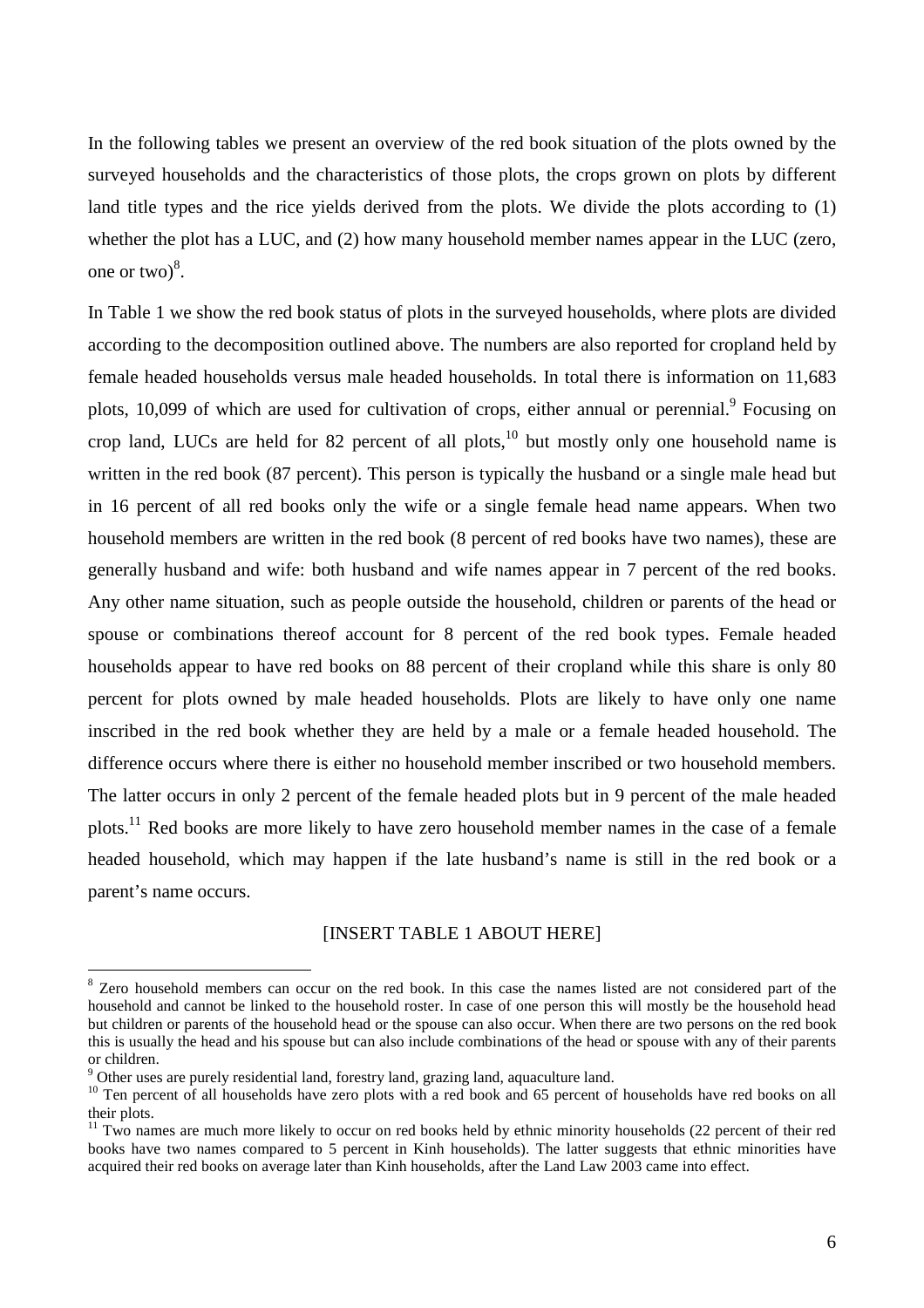Table 2 presents a summary of plot characteristics by red book status of the plot. Plots with and without LUCs are different on the whole range of characteristics included in Table 2. Plots with a LUC appear to be smaller, closer to the house, more likely to be flat-sloped and to be irrigated, more likely to be allocated to the household by the state or commune and to have restrictions on the choice of crops. The characteristics of plots with a red book generally appear to be more favourable for growing rice. Table 2 also suggests that plots with a red book are more likely to have been acquired before 1993 compared to the plots without a red book. The latter are more likely to have been required after 1998 than the former (33 versus 13 percent respectively).

#### [INSERT TABLE 2 ABOUT HERE]

Conditional upon having a red book, the characteristics of plots also appear to differ according to the number of household members named in the red book. Comparing the situation of one and two household members, nearly the whole series of plot characteristics is significantly different between both situations: plots with a red book bearing two names are significantly further away from the house, are less likely to have a flat slope, to be irrigated, to bear restrictions on crop choice and to have been acquired by the state or commune. Plots with a red book with two household member names are more likely to have been acquired in more recent years compared to the plots with a red book with one name. But overall, the age structure of the plot is not strongly different across the different red book situations.<sup>12</sup>

Next, we look into crop growing patterns by type of plot according to the red book situation of the plot (Table 3). As the characteristics of plots with a red book already suggested, they are much more likely to be planted with rice (70 percent versus 56 percent of plots without LUC) to the disadvantage mainly of other staple foods such as maize. There is no strong difference between annual or perennial crop growing on plots with or without LUC (85 percent annual crops on plots without versus 87 percent on plots with LUC).

The fact that such a high percentage of plots are cultivated with rice (67 percent) is due to a long tradition of rice growing ensured in part by government national food security considerations. More recently foreign exchange generation may also play a role considering the importance of rice in Vietnam's exports. In many communes restrictions on crop choice continue to exist. Households report that crop choice is restricted (to growing rice) on 54 percent of all plots. Plots with a red book

 $12$  Unfortunately there is no information available on the year in which the red book was acquired. This would have allowed us to check whether two names only appear on new red books or whether households have additional names inscribed in old red books.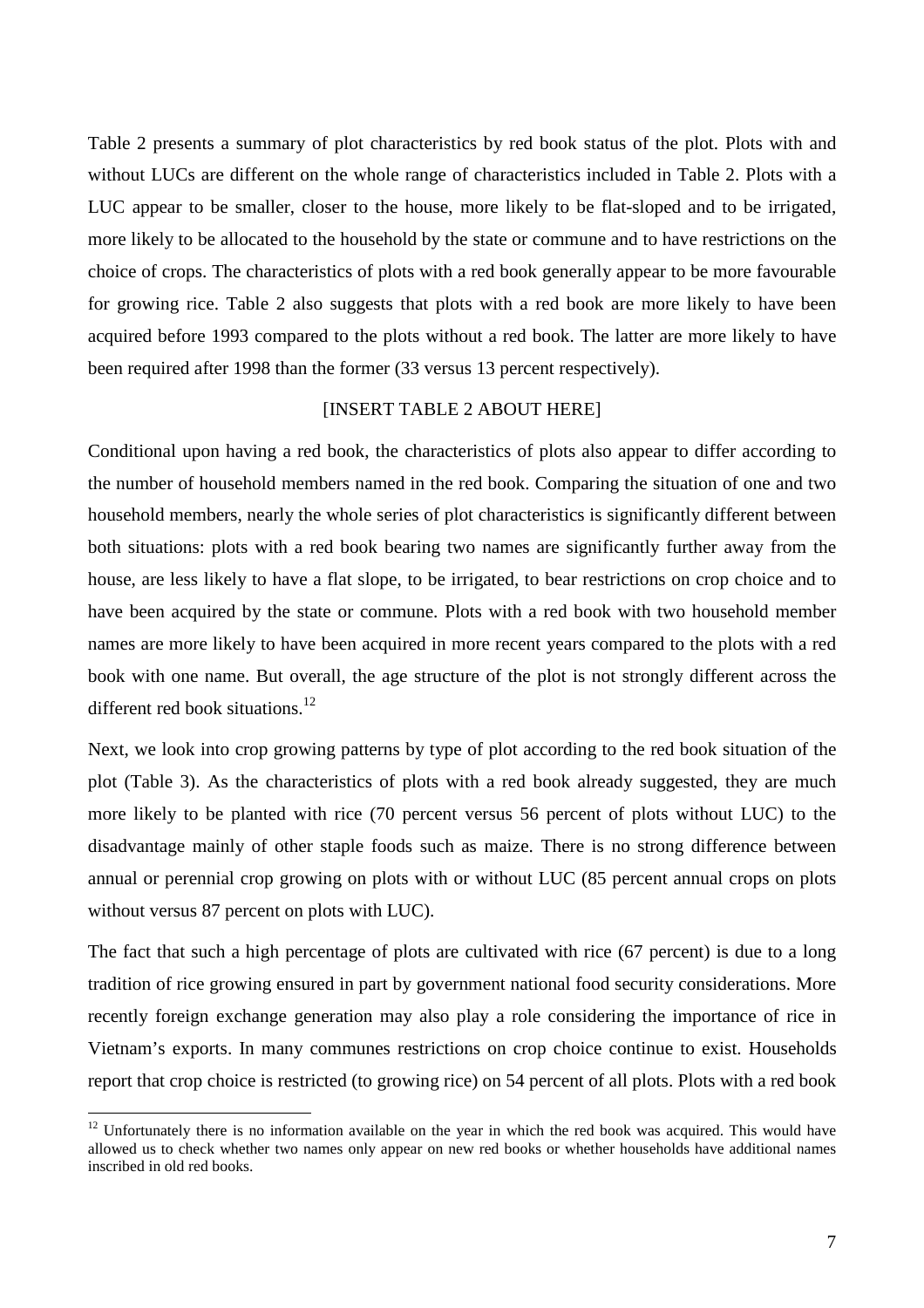appear to be even more likely to have restrictions on crop choice (58 percent versus 40 on plots without red book, Table 2) which may partly explain the large differences in plots allocated to rice according to red book ownership.

#### [INSERT TABLE 3 ABOUT HERE]

Even across plots with a red book, there are differences in crop growing behaviour according to the number of household member names in the red book. Those plots with a red book bearing the names of zero household members are the least likely to be cultivated with rice, followed by those with the names of two household members. The plots with a red book bearing only one household member name are the most likely to be planted with rice.

Restricting our analysis to rice growing plots, Table 4 presents average and median rice yields (in kg per square metre) by red book type.<sup>13</sup> In general, the average and median rice yields are around half a kilo per square metre. On average, there appears to be no difference between the yields obtained from plots with or without a LUC. Conditional upon having a red book, yields do appear to be different according to the number of household members inscribed, with two names resulting in the lowest yields. However, these differences are not significant.

#### [INSERT TABLE 4 ABOUT HERE]

Thus from the bivariate analysis red books do not appear to ensure higher yields (via increased incentives or improved access to credit allowing productive investment). This is somewhat surprising given that red book plots are associated with better rice growing conditions (e.g. flat slopes, more likely to be irrigated, closer to the house). A multivariate analysis correcting for other plot characteristics will shed more light on the issue. In the next section, we present the methodology used to explore how the red book situation affects rice yields at plot and household level.

#### **3. Methodological Framework**

#### *Plot level analysis*

 $\overline{a}$ 

The general framework we use to empirically explore the relationship between plot level rice yields and the land title situation of the plot follows the approach proposed by Udry (1996) and applied by

<sup>&</sup>lt;sup>13</sup> We excluded one observation with an extreme value for rice yield from the analysis in Table 4.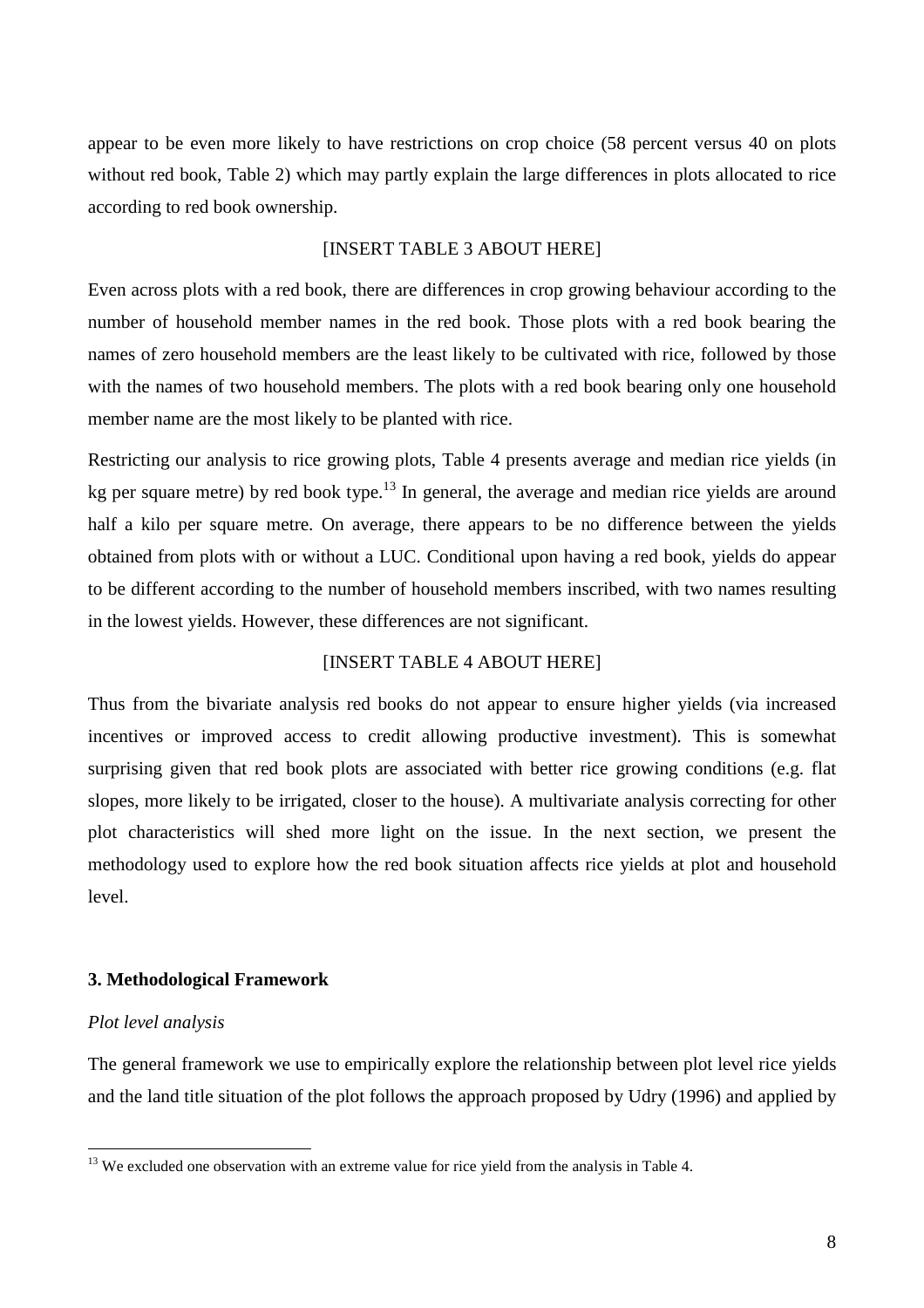Goldstein and Udry (2005). We focus on the within household variation across plots to identify the potential impact of land titles on rice yields using household fixed effects. Differences in plot characteristics are also controlled for.

The equation of interest is specified as (see model in Appendix 1):

$$
Q_{hi} = X_{hi}\beta + \alpha R_{hi} + \lambda_h + \varepsilon_{hi}
$$
 (1)

where  $Q_{hi}$  are the rice yields of plot *i* owned by household *h*. *X*<sub>*hi*</sub> are plot characteristics;  $\lambda_h$  are household fixed effects and  $\varepsilon_{hi}$  is a statistical noise term assumed to have an extreme value distribution. The key variable of interest is  $R_h$  which represents the red book status of the plot. We consider a number of different forms for  $R_h$  which are discussed below. As we cannot assume exogeneity of the  $R_{hi}$  variable we use an instrumental variables approach.<sup>14</sup>

#### *Household level analysis*

Next, we explore the relationship between land rights and rice yields further by considering the direct impact of red book status on household efficiency. We do this by estimating a stochastic yield function at the household level that allows us to explain heterogeneity in efficiency levels across households with household and plot characteristics. We express the production function in yield form to reduce the multicollinearity between land area and the other inputs.<sup>15</sup> The production technology is thus defined by expressing rice yields as a function of inputs per square metre, technical inefficiencies capturing the degree to which household yields are below the optimal level of production and a random error component:<sup>16</sup>

$$
q_h = f(x_h; \beta) e^{v_h - u_h} \tag{2}
$$

where  $q_h$  are total rice yields of household *h*;  $x_h$  is the vector of inputs into the production process expressed in per square metre terms;  $\beta$  is the vector of parameters of the yield function,  $v_h$ represents statistical noise and other random external events influencing the production process.<sup>17</sup> The technical efficiency effects are given by the set of non-negative random variables  $u_h$ . Using the

 $14$  The model is estimated by instrumental variables fixed effects in Stata.

<sup>&</sup>lt;sup>15</sup> Expressing the function in yield form requires dividing all of the inputs by land area. This imposes homogeneity of degree one in the inputs and constant returns to scale. (See Ajibefun *et al*. (2006) for a similar application).

<sup>&</sup>lt;sup>16</sup> Aigner *et al.* (1977) and Meeusen and van den Broeck (1977) were the first to propose this approach. It has since been widely applied in the literature.

<sup>&</sup>lt;sup>17</sup>  $v_h$  are assumed to be i.i.d.  $N\left(0, \sigma_v^2\right)$ .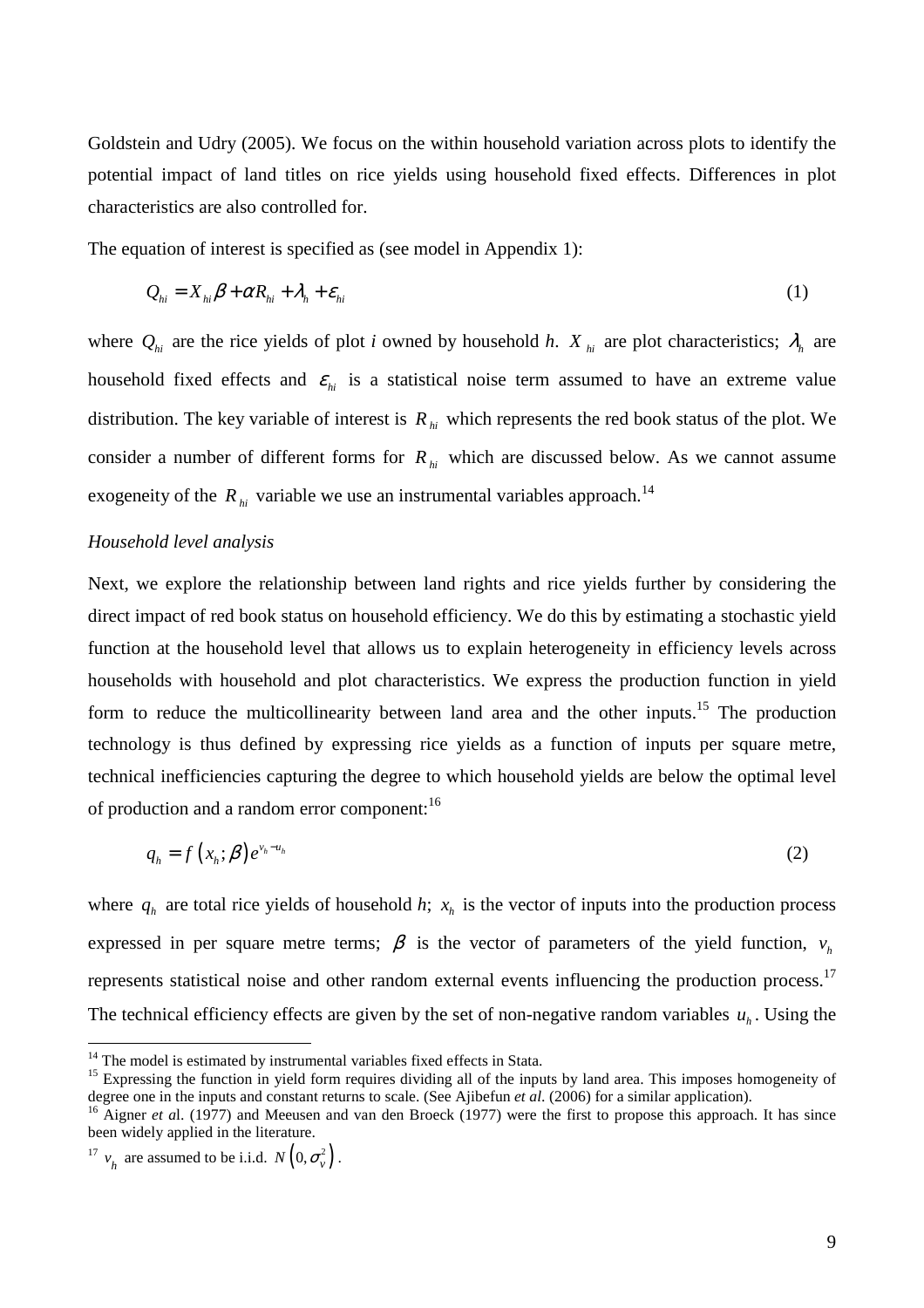Kumbhakar et al. (1991) approach,  $u_h$  are assumed to have two components: a deterministic component explained by a vector of observed variables,  $z_h$ , assumed to affect the efficiency level of a household and a random component given by  $\tau_h$ .

$$
u_h = z_h \delta + \tau_h \tag{3}
$$

where  $\delta$  are parameters to be estimated.  $u_h$  are assumed to be independently distributed as truncations at zero of  $N(z_h \delta, \sigma_u^2)$ . We assume that  $z_h$  includes both household and plot characteristics. Plot characteristics are included as area shares, which is the share of the total area owned by the household which possess a certain characteristic. The yield function is specified in translog form. $^{18}$ 

#### **4. Empirical results**

 $\overline{a}$ 

The key question of interest in this paper is whether differences in property rights influence production. In order to test for this using the models presented in section 3, we assume that property rights are determined by the red book status of the plot. Different specifications of the red book variable are considered for each model.

First, for the plot level yield model (equation (1)), we consider whether a plot has a red book as an indicator of whether or not property rights are formally defined for the plot in question. Secondly, we include more detail on the exact naming structure in the red book. The categories considered are: 1) no red book for the plot is held by the household; 2) the red book includes one household member name only; 3) the red book includes the names of two household members, in most cases the household members are the husband and wife and as such this category applies mostly to male headed households. Each of these categories is included as an indicator variable in the model. The category including red books with persons not considered a household member is excluded. We are uncertain whether this category is formally stating household ownership for the plot. If it involves other persons still alive such as a parent of the household head, the household may still be insecure about eventual ownership of the plot which may for example have to be shared with other siblings. We do the first analysis (i.e. red book versus no red book) for the full sample and for households

<sup>&</sup>lt;sup>18</sup> The model is estimated using the Battese and Coelli (1996) software, Frontier version 4.1. See Appendix 2 for appropriate specification tests.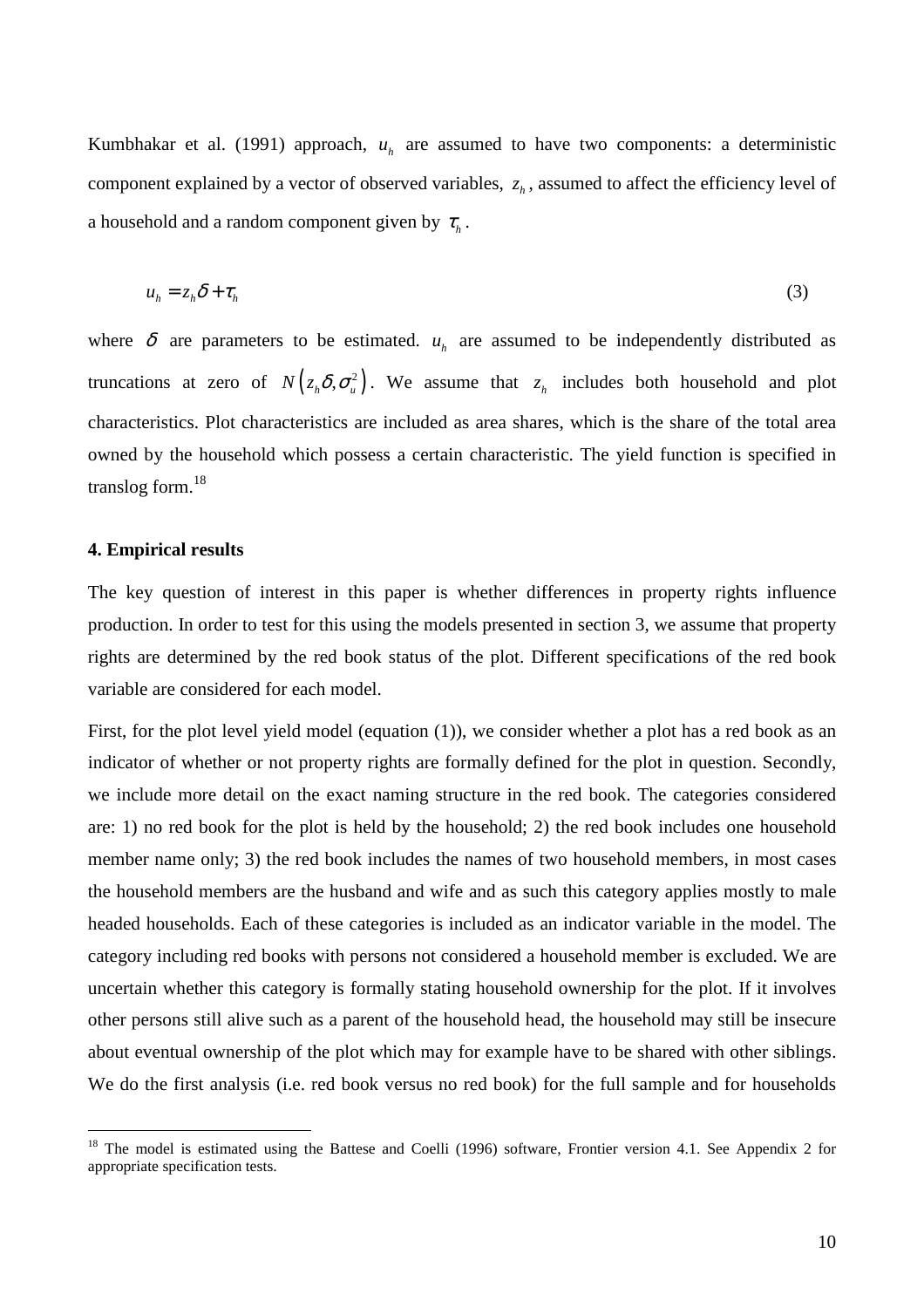with a male head and female head separately to verify whether land titles have different effects for plots held by female headed versus male headed households. The two names in the red book are most likely to be the names of the husband and wife, so in the second step (i.e. one name or two names versus no red book), we restrict the sample to only male headed households where the evaluation of inscribing two persons in the LUC is most relevant.<sup>19</sup>

Since households choose which plots have a LUC and whose name appears on it, it would be unrealistic to assume that the red book variables we consider are exogenous in the intra-household model (equation(1)). We use an instrumental variables technique to correct for the endogeneity of each of these variables. Two instruments are used:  $^{20}$  1) the year the plot was acquired, divided into four categories with years where changes to the Land Law were implemented as cut-off values; and 2) the means by which the plot was acquired, that is, whether it was given to the household by the state or commune, whether it was inherited or whether it was purchased. In the case of the former, we would expect the time the plot was acquired to be highly correlated with the red book status of the plot on the basis that households may be more likely to register the plot with a LUC at the time of purchase/acquisition than at a later stage. The nature of this registration will depend on the version of the Land Law that was in place at that time. For example, plots acquired post 2003 are more likely to be registered with two names in the red book while plots acquired prior to 1993 may be less likely to have a red book or to have a red book with two names. In the case of the latter, we expect the way in which the plot was acquired to be correlated as well with the red book status of the plot. For example, it may be the case that plots given by the state are more likely to be registered while plots inherited through parental inheritance may be more likely to have the wife's or the husband and wife's names registered. We expect both of these variables to be good instruments given that the productivity of the plot is unlikely to be correlated with either. Estimates of reduced form models for the endogenous variables and tests for endogeneity support the validity of these instruments (see Appendix 2). $^{21}$ 

For the production function model (equation (2)), we first consider the share of land area used for rice production with a red book as an explanatory variable in the inefficiency component of the model (equation (3)). We also consider the various naming structures in the red book listed above.

 $19$  In the total sample of plots held by female headed household (1,924 plots) only 48 come with a red book where two persons are inscribed.

 $20$  Two instruments are necessary given that in the second formulation of the red book variable two categorical variables are included in the model.

<sup>&</sup>lt;sup>21</sup> While it appears that the binary variable indicating that two names appear in the red book is not in fact endogenous, it is nonetheless instrumented given that it is a sub-category of an endogenous variable.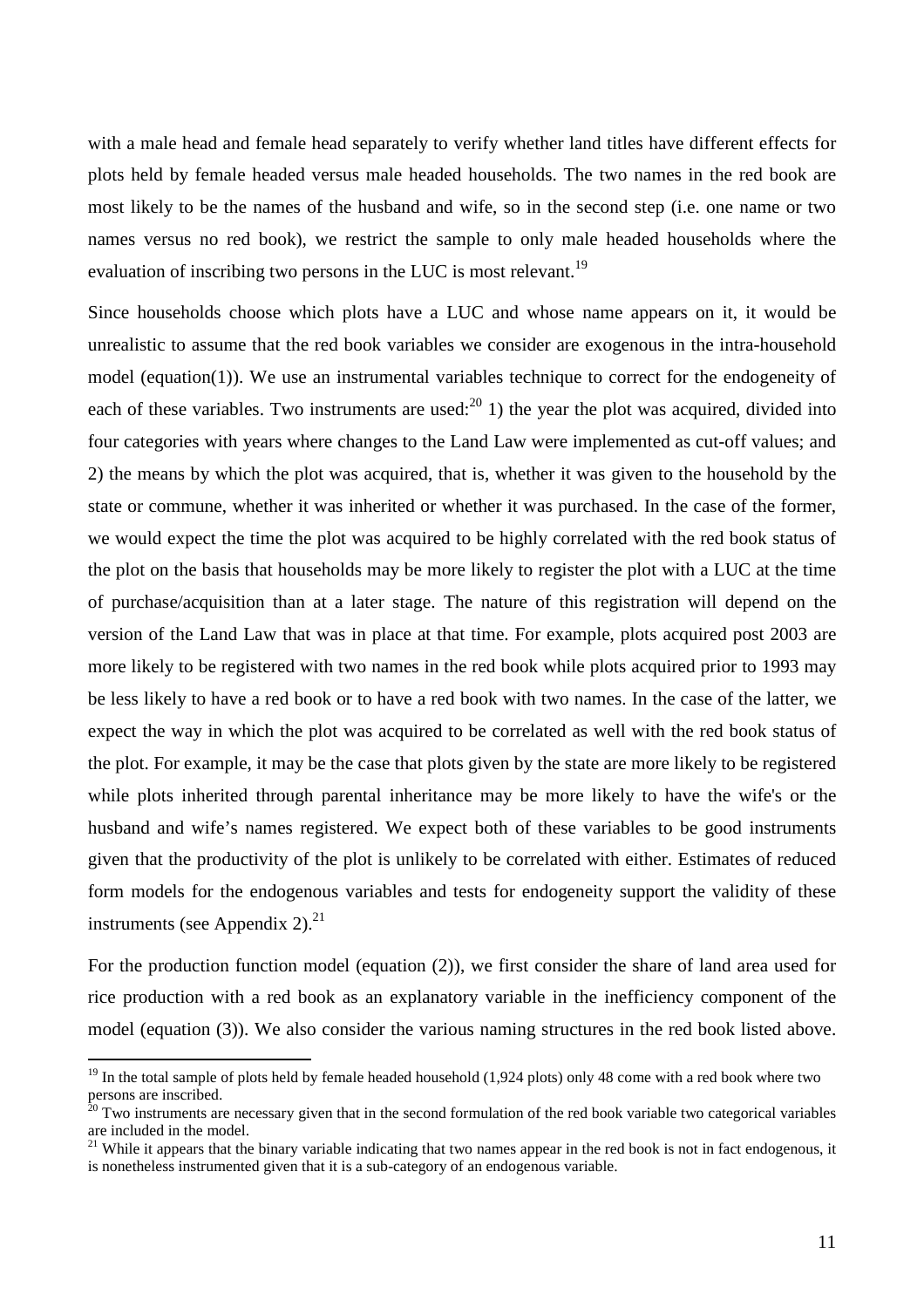These categories are also included as the share of land area with each category of red book status. Finally, we consider whether the gender of the title holder makes a difference to efficiency by including: 1) the share of land area with the husband/male head in the red book; 2) the share of land area with the wife/female head in the red book; and 3) the share of land area with both husband and wife in the red book, with controls included for the 'other' category. The full list of plot and household variables used in the analysis is presented in Table 5.

#### [INSERT TABLE 5 ABOUT HERE]

The results for the rice yield model given by equation (1) are presented in Table 6. Columns (1) to (3) show results for the full sample. In the first column, yields are estimated without a variable reflecting property rights and linear household fixed effects estimation is used instead of the instrumental variables fixed effects used for all the other specifications. Columns (4) and (5) show results for the male headed households and column (6) shows the results for female headed households. The key variables determining yields are the area of the plot, which is included to control for economies of scale in production, and the quality of the plot (measured by its sales value). The significant and negative effect of size provides evidence of decreasing returns to scale in rice production. The quality of the plot is a highly significant positive determinant of differences in rice yields. The slope of the plot seems insignificant in explaining differences in yields, but this may be due to multicollinearity with the quality variable. Both irrigation types (canals and other types) appear to affect yields negatively. This is somewhat counterintuitive, while, as might be expected, restrictions appear to affect rice yields negatively.<sup>22</sup>

#### [INSERT TABLE 6 ABOUT HERE]

Based on the full sample, yields on plots, which are registered with a red book are significantly higher than yields on plots with no defined land rights (Column (2)). This is an indication that, at least for rice, formal land titles have a productivity increasing effect. Further, when we use more detailed information on the name structure on the land title, it appears that plots with a red book where one household member is named have a positive effect on rice yields, but plots with red books where two household members are named do not have the same productivity increasing effect (Column (3)). The results are even stronger in male headed households, which provide a more relevant comparative (Column (4)). This result is somewhat puzzling, but is probably due to

 $22$  The distance of the plot to the family home is found to be insignificant in all specifications. Spatial fixed effects which control for the radial distance of each plot from the family home were also considered but were found to be insignificant.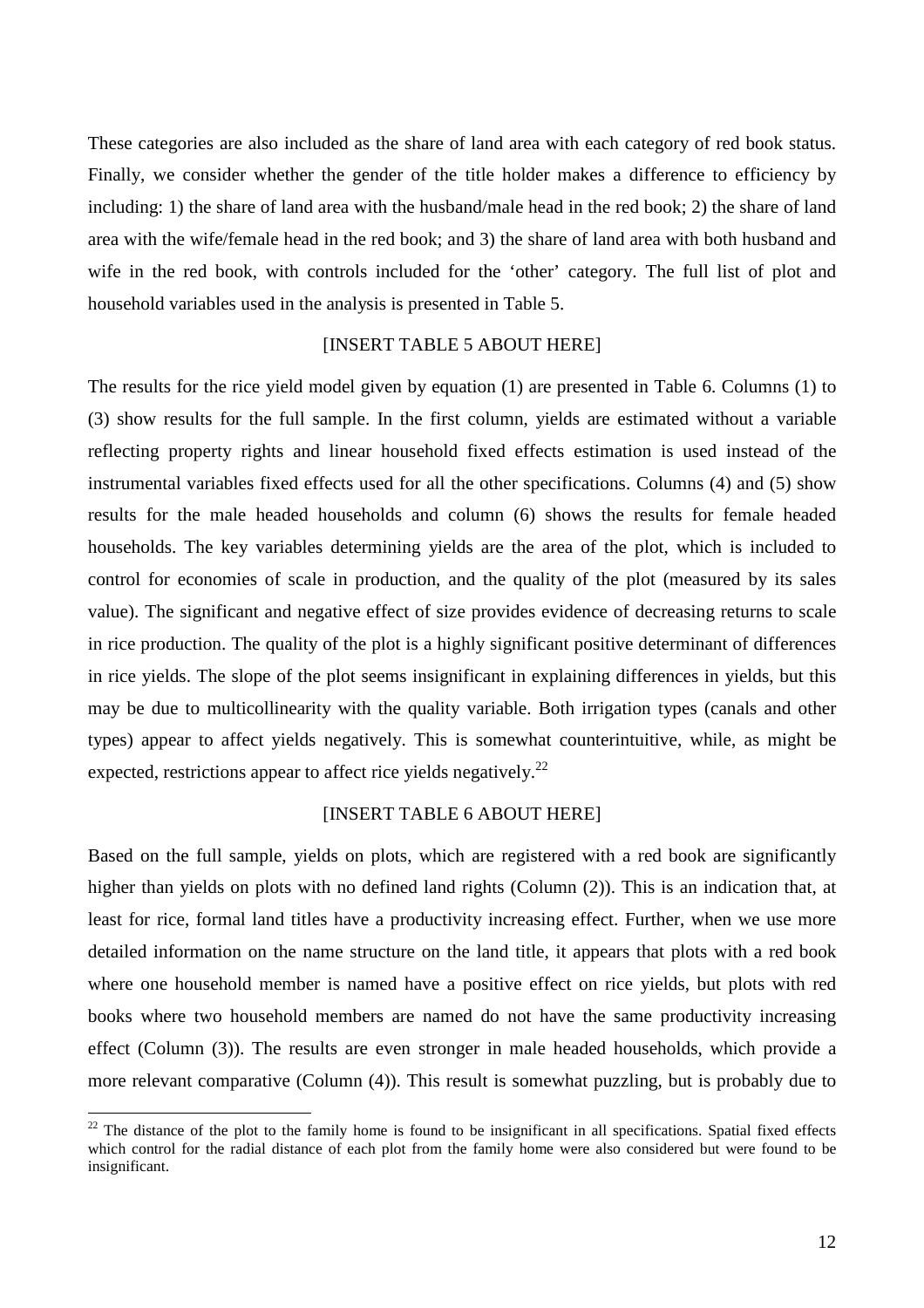the fact that two names might only appear on newly acquired red books (after 2003) and the productivity enhancing effects have not yet taken place (three years after the law). Alternatively, it could also be that exclusive property rights (with one person's name inscribed) are more conducive to investment than joint property rights (with more names inscribed).

To investigate whether the effect of land titles is different for plots owned by female versus male headed households we compare columns (5) and (6). It can be seen that the positive effect of land titles on rice yields in fact only exists in male headed households while there is no significant effect of land titles on variation in yields in female headed households.<sup>23</sup> This could mean that either the ownership right granted by a formal land title is viewed differently in the hands of male and female heads or has different effects due to different gender behaviour. For example, a title held by women may not improve their access to credit as much as it does for men, or Vietnamese women may be more risk averse and decide not to jeopardise their land title to acquire credit. It may also be due to the fact that intra-household bargaining issues matter to a lesser extent in female headed households, where the head is most likely single. We cannot distinguish here which of these is the case.

The second model we estimate analyses the determinants of efficiency through the estimation of a household yield function (equation (2)). Output and input variables are described in Table 5. The results for the inefficiency equation associated with this model are presented in Table  $7.^{24}$  We interpret the results for each variable as the effect it has on inefficiency. The results are as we would expect for both the significant household characteristic variables and the plot characteristic variables. In contrast to the results for the plot level analysis, the proportion of land area that is irrigated has a negative effect on inefficiency (that is, increases efficiency). We also find that the proportion of land area with restrictions negatively affects inefficiency levels. This is contrary to what we might expect, but could be due to specialisation, and the fact that restrictions are mainly applied on higher quality plots. As might be expected, the proportion of land area that is sloped has a positive effect on inefficiency. While few of the household characteristic variables are significant, education plays an important role in determining efficiency.

 $23$  Data limitations prevent us from exploring gender differences in land titling within male headed households. We explore these differences further within the household yield function model.

 $^{24}$  The yield equation results are presented in Appendix 3. In all cases a Cobb-Douglas model is rejected in favour of the Translog specification. Tests of the joint significance of the inefficiency effects also lead to a rejection of the more restricted model in all cases. Likelihood ratio tests also reject deterministic models in favour of the stochastic frontier approach.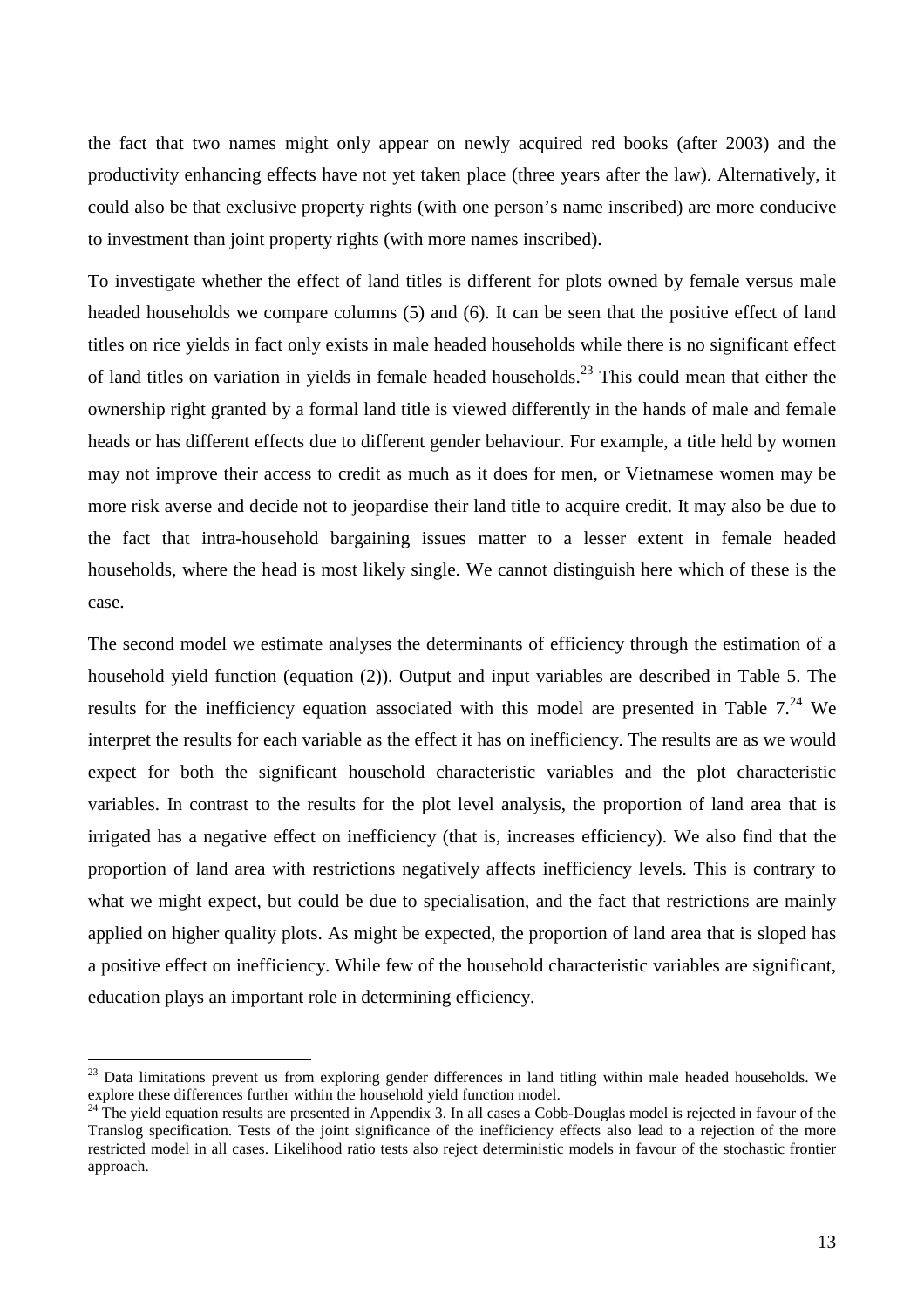#### [INSERT TABLE 7 ABOUT HERE]

The red book variable is negative and significant when both plot characteristics and household controls are included (column (2)). This means that the greater the land area covered by a red book the higher the efficiency level of the household. This is consistent with our findings for the plot level yield model. When this variable is broken down into its various categories we see that, as in our previous model, it only applies to red books that include one name only (columns (3) and (4)). This result suggests that where individuals have exclusive property rights for plots, households are more efficient than where the property rights are shared between husband and wife. This result was suggested by the summary statistics presented in Table 4, and suggests that the incentives to be efficient are greater where individuals are the sole decision maker in relation to production on that plot.

The final model considered disaggregates the red book categories further and considers the gender of the red book holder.<sup>25</sup> As revealed in column  $(5)$ , we find that only in cases where the husband/male head is included in the red book does the variable have a significant effect on efficiency levels. This is consistent with our earlier results, and suggests that the positive effect of land titles on rice yields only exists in male headed households. However, once we control for gender of the household head (column (6)), we find that the greater the proportion of land area with land titles held by the wife/female head also has a positive effect on efficiency levels. This suggests that while land titling does not appear to hold any efficiency benefits within female headed households (as revealed in our earlier analysis), once this is controlled for, the greater the land area covered by exclusively female titled plots the more efficient the household.

In summary, we find that in contrast to much of the previous empirical literature on the effect of security of land tenure on outcomes, defining property rights through owning a LUC appears to have a positive effect on the productivity levels of rice plots and households in general. We also find that the way in which the property rights are defined appears to affect both rice yields and efficiency levels. In particular, we find that only where property rights are exclusively defined does owning a LUC have a significant and positive effect on yields and efficiency levels. Moreover, this only appears to hold within male headed households. However, the results of the household production function analysis suggest that within male headed households, the proportion of land

 $25$  The absence of suitable instruments prevents us from exploring this disaggregation within the plot level model.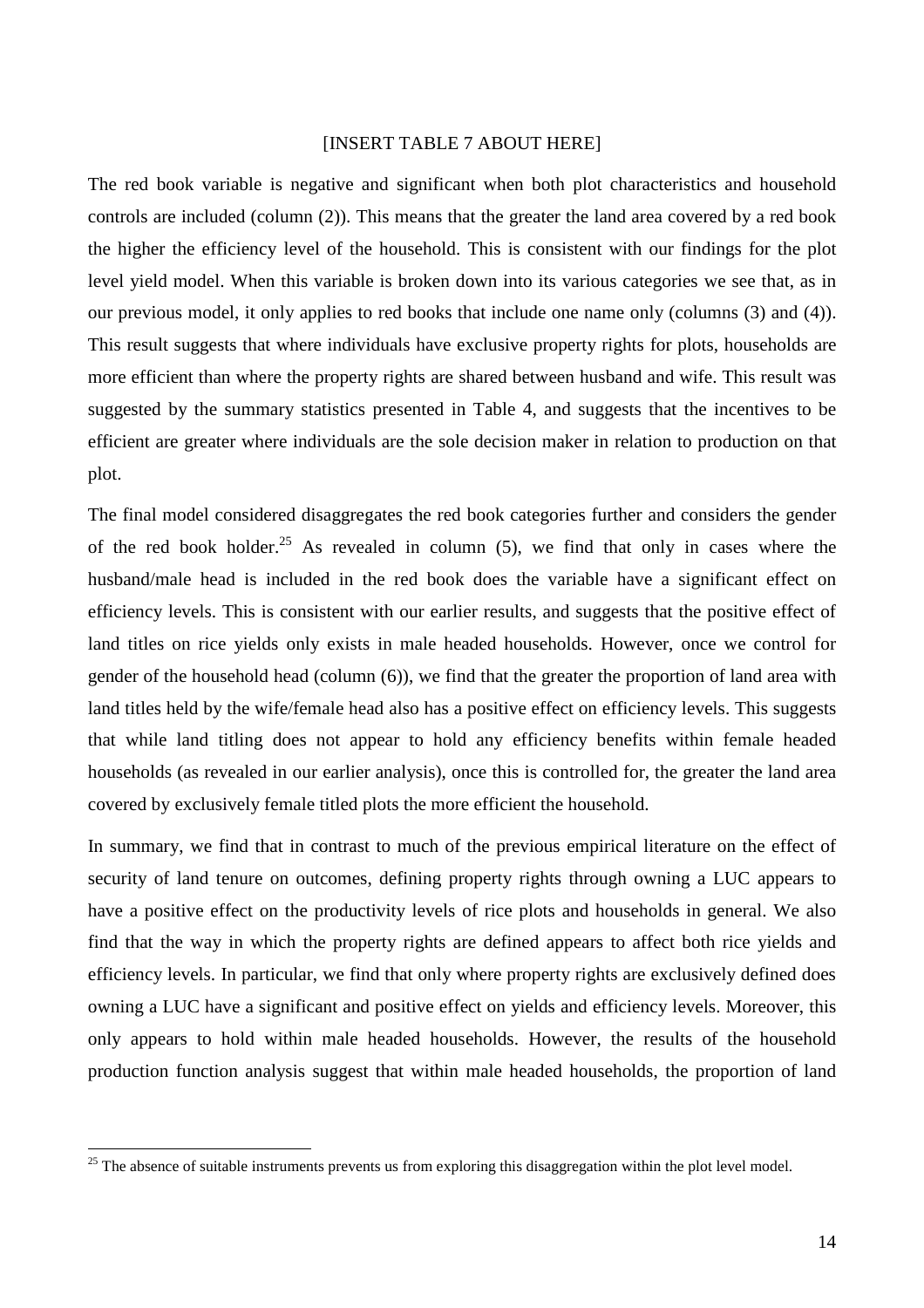area with a LUC exclusively in the wife's name has a positive effect on household efficiency, and to an even greater extent than the husband having exclusive rights.

#### **6. Conclusion**

We have used household data collected in 2006 in 12 provinces in Vietnam to shed some light on the effect of land titles on rice yields and household efficiency in growing rice. The dataset provides detailed plot level information allowing us to use a household fixed effects approach to analyse rice yields. The determinants of inefficiency are analysed by estimating a household yield function. Much of the previous literature in this field treats the household as the unit of analysis ignoring that the impact of land titling may differ depending on the exact naming structure of the title. This is despite the fact that the assumption of a unitary household model is often rejected in empirical research. Our data and approach allow us to explore this issue in more depth, by allowing the effect of titling to be different according to whether the title is exclusively or jointly held.

Both models confirm that holding a red book, the official document of household long-term entitlement to the use of land, has a positive effect on plot level yields and household efficiency in growing rice. This confirms that the assignment of property rights matters for productivity. Moreover, we find that differences in the way in which the title is assigned, in our case whether there is one or two names registered in the red book, has an important impact on productivity. While we find strong positive effects of exclusive land titles, we find no significant effect on productivity of jointly held titles. This may be due to the fairly short period of time between the modification to the Land Law (2003) and our sample (2006), but we conclude that productivity enhancing effects are only clear for the 2006 sample when property rights are exclusively held.

Furthermore, this result only appears to hold for male headed households. An explanation for this is that property rights may matter more in cases where intra-household bargaining is likely to be an issue. For example, we would expect the benefits to a female household member (wife) of holding exclusive property rights over a plot to be greater if the head of household is male than if the head of household is the female in question. The results of the household yield function analysis support this. Once we control for female headed households, the proportion of land area that is titled exclusively to the wife has a positive effect on household efficiency. While we also find a positive result for exclusively male titled plots, it is of a lower magnitude.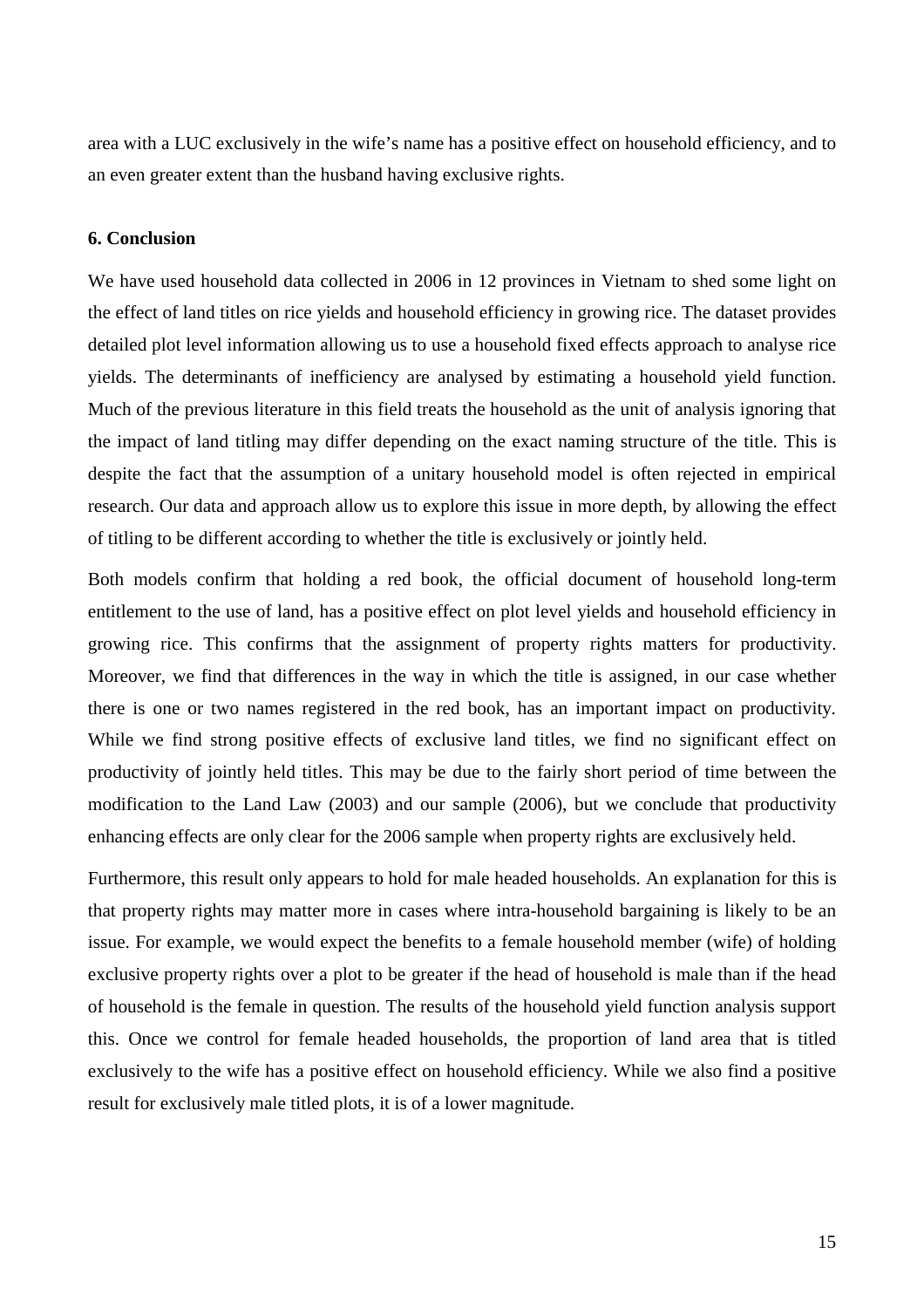Our results highlight, first, that it is necessary to go beyond the assumption of the unitary household when analysing property rights. Ignoring this may well be a key reason why the productivity enhancing effect of property rights is found weak or non-existent in much of the previous literature on land titling. Second, in our study property rights do indeed appear to have the expected productivity enhancing effects in rice growing, especially when they are exclusively held. Third, it may well be too early to capture the full impact of the 2003 Land Law, including the true effects of jointly held titles. This suggests that future research should be pursued when relevant data become available. Fourth, the positive effect of formal land use titles on rice productivity and efficiency implies that policy efforts should be intensified to cover the remaining 20 percent of plots in Vietnam, which are still not covered with Red Books. This is put in broader perspective by noting that those households, who do not have any of their plots protected with formal land use titles, are typically ethnic minorities, the poorest and the most remote.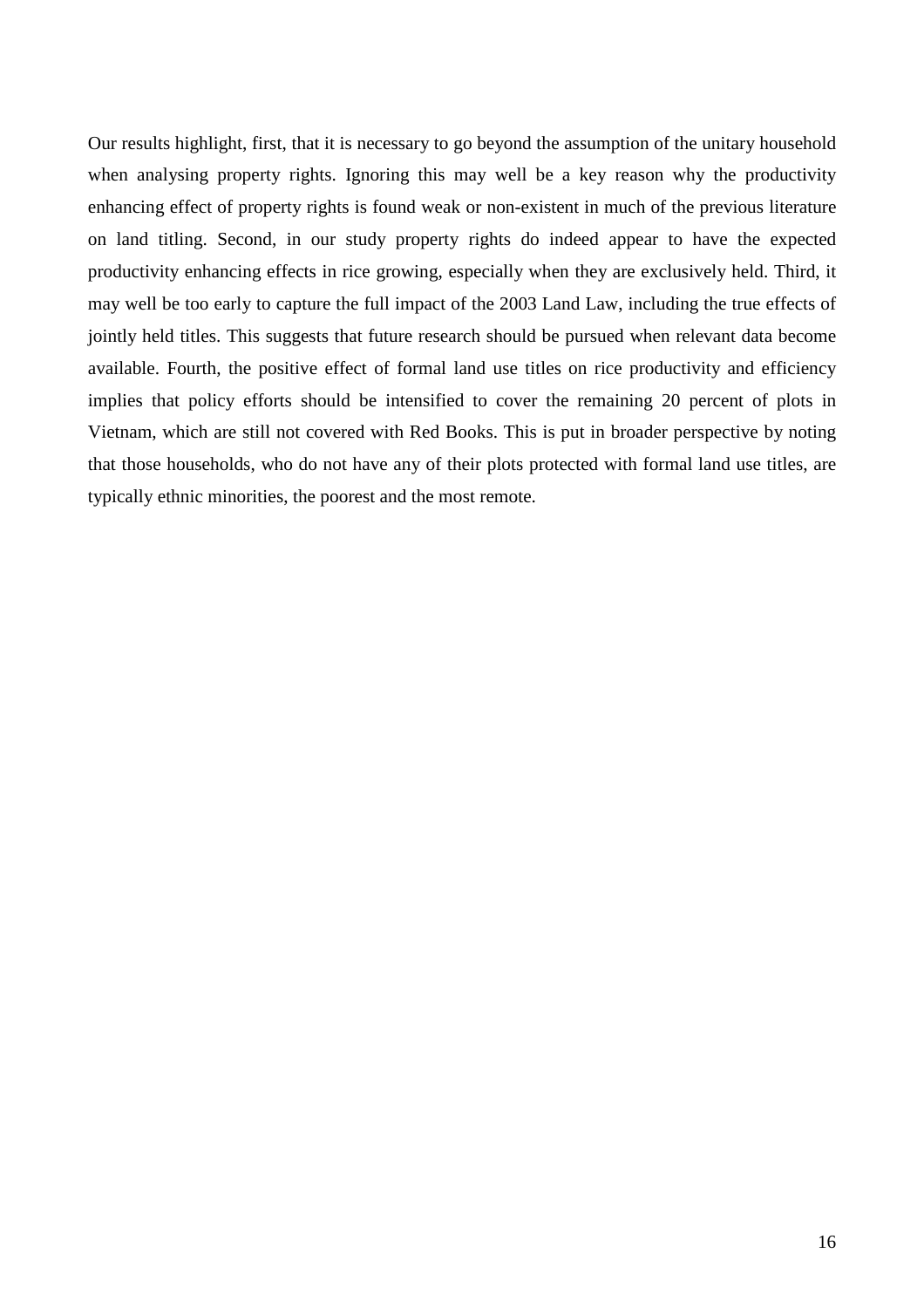## **Bibliography**

Aigner, D., Lovell, C. and P. Schmidt (1977) "Formulation and Estimation of Stochastic Production Function Models." *Journal of Econometrics*, 6, pp. 21-37.

Ajibefun, A. Daramola, A. and A. Falusi (2006) "Technical Efficiency of Small Scale Farmers: An Application of the Stochastic Production Function to Rural and Urban Farmers in Ondo State, Nigeria." *International Economic Journa*l, 20(1), pp. 87-107.

Ali, D.A., Deininger, K., Holden, S. and J. Zevenbergen (2007) "Rural Land Certification in Ethiopia: Process, Initial Impact, and Implications for Other African Countries" World Bank Policy Research Working Paper Series: 4218 (Available at SSRN: http://ssrn.com/abstract=981826)

Barslund, M. and F. Tarp (2008) "Formal and Informal Rural Credit in Four Provinces of Vietnam." Forthcoming in *Journal of Development Studies* 44(4).

Binswanger, H.P., Deininger, K. and G. Feder (1995) "Power, Distortions, Revolt and reform in Agricultural Land Relations" in Behrman, J. and T.N. Srinivasan (eds), *Handbook of Development Economics*, Vol. 3B, Elsevier, Amsterdam.

Brandt, L. (2005) "Land Access, Land Markets and Their Distributive Implications in Rural Vietnam." Summary Report, Department of Economics, University of Toronto.

Brasselle, A.S., Gaspart, F. and J.P. Platteau (2002) "Land tenure security and Investment Incentives: Puzzling Evidence from Burkina Faso." *Journal of Development Economics*, 67, pp. 373-418.

Besley, T. (1995) "Property Rights and Investment Incentives: Theory and Evidence from Ghana." *The Journal of Political Economy*, 103(5), pp. 903-937.

Carter, M.R. and P. Olinto (2003) "Getting Institutions "Right" for Whom? Credit Constraints and the Impact of Property Rights on the Quantity and Composition of Investment" *American Journal of Agricultural Economics*, 85(1), pp. 173-186.

Carter, M.R., Wiebe, K.D. and B. Blarel (1994) "Tenure Security for Whom? Differential Effects of Land Policy in Kenya." In Bruce, J.W. and S.E. Migot-Adholla (eds), Searching for Land Tenure Security in Africa, Kendall/Hunt Publishing Cy, Dubuque, Iowa.

Coelli, T. (1996) "A Guide to Frontier Version 4.1: A Computer Program for Stochastic Frontier Production and Cost Function Estimation." CEPA Working Paper No. 7/96, Department of Econometrics, University of New England.

Deininger, K. (2003) "Land Policies for Growth and Poverty Reduction" *A World Bank Policy Research Report*, World Bank and Oxford University Press.

Deininger, K. and S. Jin (2003) "Land sales and Rental Markets in Transition: Evidence from Rural Vietnam." The World Bank, Policy Research Working Paper Series: 3013.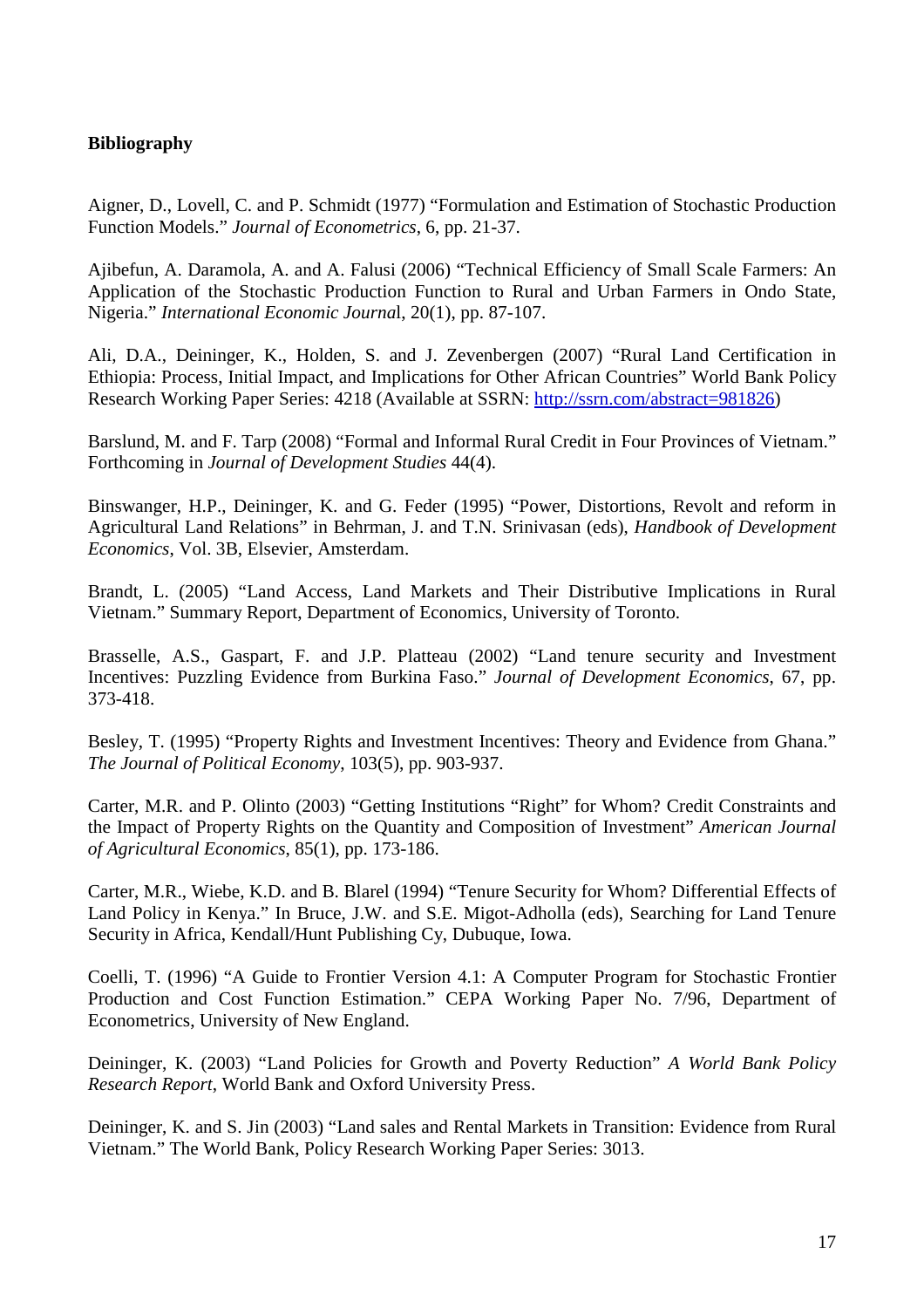Deininger, K. and S. Jin (2006) "Tenure Security and Land-related Investment: Evidence from Ethiopia." *European Economic Review*, 50, pp. 1245-1277.

Feder, G. and D. Feeny (1991) "Land Tenure and property Rights: Theory and Implications for Development Policy." *World Bank Economic Review*, 5(1), pp. 135-153.

Gavian, S. and M. Fafchamps (1996) "Land tenure and Allocative Efficiency in Niger." *American Journal of Agricultural Economics*, 78, pp. 460-471.

Gebremedhin, B. and S.M. Swinton (2003) "Investment in Soil Conservation in Northern Ethiopia: The Role of Land Tenure Security and Public Programs." *Agricultural Economics*, 29(1), pp. 69-84.

Goldstein, M. and C. Udry (2005) "The Profits of Power: Land Rights and Agricultural Investment in Ghana." Yale University Economic Growth Center Discussion Paper No. 929. Available at SSRN: http://ssrn.com/abstract=868655

Hayes, J., Roth, M. and L. Zepeda (1997), "Tenure Security, Investment and Productivity in Gambian Agriculture: A Generalized Probit Analysis." *American Journal of Agricultural Economics*, 79(2), pp. 369-382.

Kerkvliet, B.J.T. (2006) "Agricultural Land in Vietnam: Markets Tempered by Family, Community and Socialist Practices." *Journal of Agrarian Change*, 6(3), pp. 285-305.

Kumbhakar, S., Ghosh, S. and J. McGuckin (1991) "A Generalized Production Frontier Approach for Estimating Determinants of Inefficiency in U.S. Dairy Farms." *Journal of Business and Economic Statistics*, 9(3), pp. 279-286.

Meeusen, W. and J. van den Broeck (1977) "Efficiency Estimation from Cobb-Douglas Production Functions with Composed Error." *International Economic Review*, 18, pp. 435-444.

Migot-Adholla, S., Hazell, P., Blarel, B. and F. Place (1991) "Indigenous Land Rights Systems in Sub-Saharan Africa: A Constraint on Productivity?" *The World Bank Economic Review*, 5(1), pp. 155-175.

Place, F. and P. Hazell (1993) "Productivity Effects of Indigenous Land Tenure Systems in Sub-Saharan Africa." *American Journal of Agricultural Economics*, 75(1), pp. 10-19.

Place, F. and S. Migot-Adholla (1998) "The Economic Effects of Land Registration on Smallholder Farms in Kenya: Evidence from Nyeri and Kakamega Districts." *Land Economics*, 74(3), pp. 360- 373.

Platteau, J.P. (1996) "The Evolutionary Theory of Land Rights as Applied to Sub-Saharan Africa: A Critical Assessment." *Development and Change*, 27(1), pp. 29-86.

Platteau, J.P. (2000) "Allocating and Enforcing Property Rights in Land: Informal versus Formal Mechanisms in Subsaharan Africa." *Nordic Journal of Political Economy*, 26(1), pp. 55-81.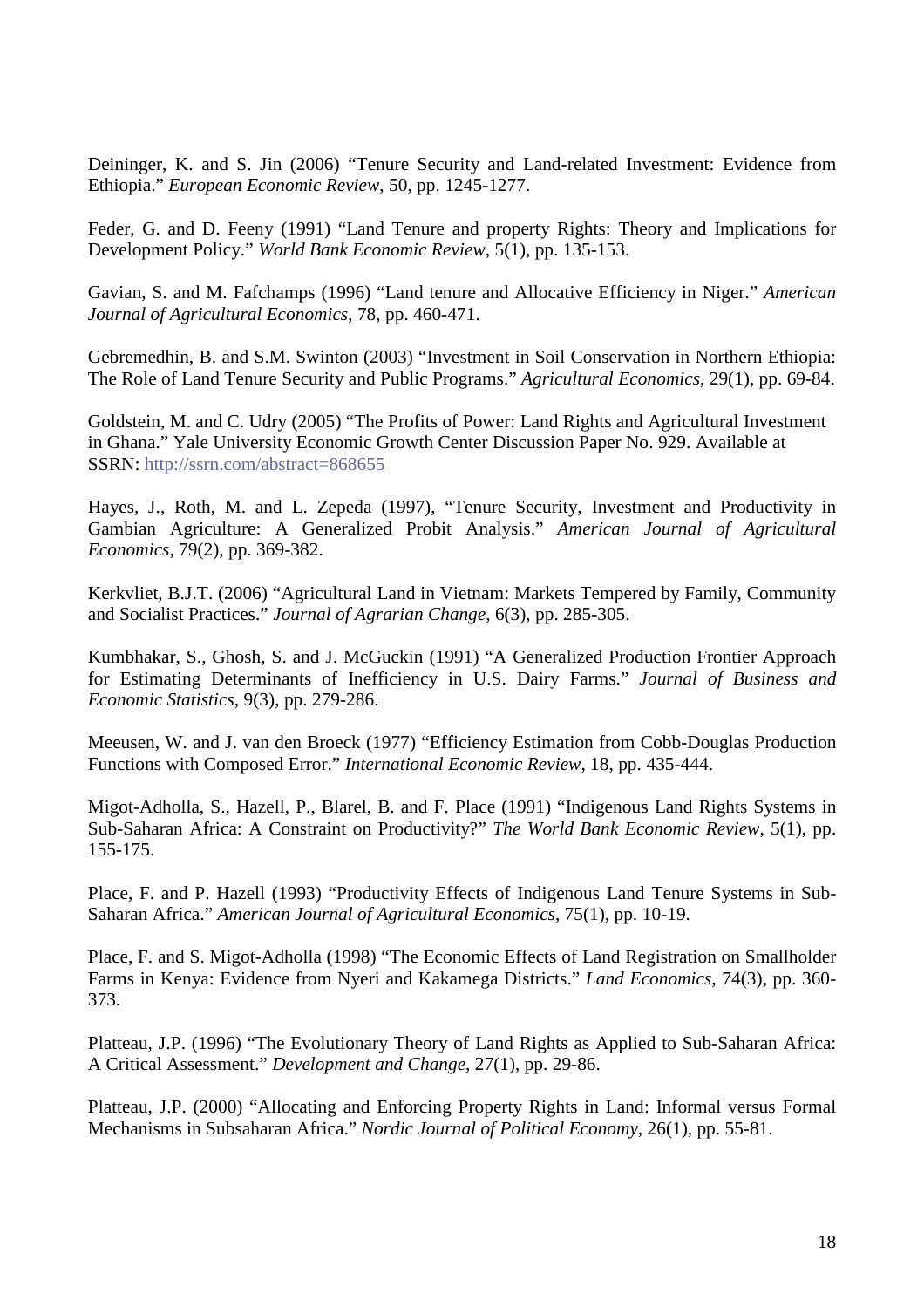Rao, N. (2006) "Land Rights, Gender Equality and Household Food Security: Exploring the Conceptual Links in the Case of India." *Food Policy*, 31, pp. 180-193.

Ravallion, M. and D. van de Walle (2003) "Land Allocation in Vietnam's Agrarian Transition." The World bank, Policy Research Working Paper Series: 2951.

Roth, M., Barrows, R., Carter, M. and D. Kanel (1989) "Land Ownership Security and Farm Investment: Comment." *American Journal of Agricultural Economics*, 71(1), pp. 211-214.

Sen, A. (1989) "Cooperation, Inequality and the Family." *Population and Development Review*, 15, pp. 61-76.

Udry, C. (1996) "Gender, Agricultural Production, and the Theory of the Household." *The Journal of Political Econom*y, 104(5), pp. 1010-1046.

Van Tassel, E. (2004) "Credit Access and Transferable Land Rights." *Oxford Economic Papers*, 56(1), pp. 151-166.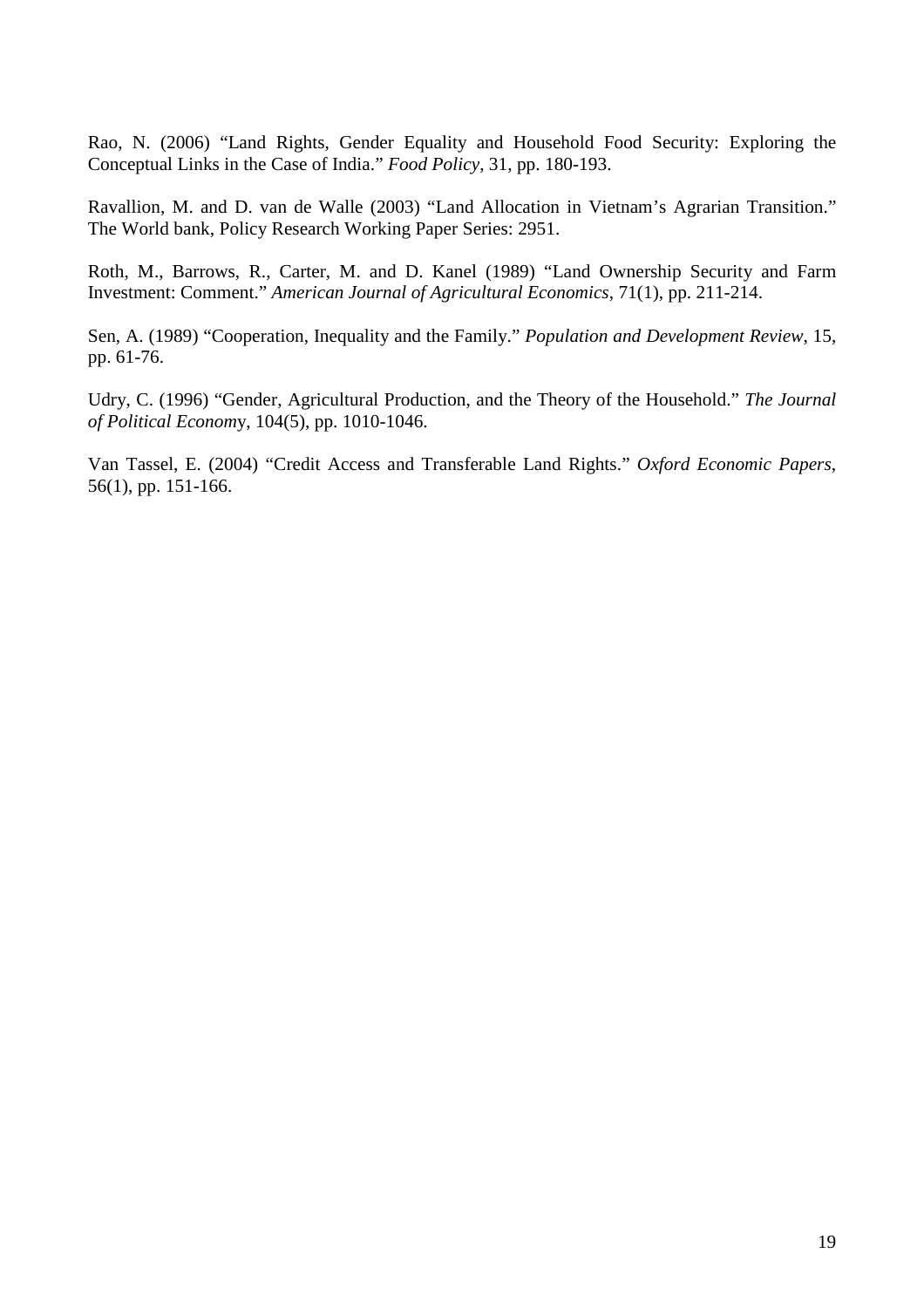| Table 1: Land Use Certificate situation of plots |  |  |
|--------------------------------------------------|--|--|
|--------------------------------------------------|--|--|

|                   | All plots |      |                       | Annual and perennial |            | Male                    |
|-------------------|-----------|------|-----------------------|----------------------|------------|-------------------------|
|                   |           |      | cropland <sup>a</sup> |                      | headed     | headed                  |
|                   |           |      |                       |                      | HHs' plots | HH <sub>s</sub> ' plots |
|                   | Obs       | $\%$ | Obs                   | $\%$                 | $\%$       | $\%$                    |
| Total plots       | 11,683    | 100  | 10.099                | 100                  | 100        | 100                     |
|                   |           |      |                       |                      |            |                         |
| Plots without LUC | 2,265     | 19   | 1,833                 | 18                   | 12         | 20                      |
| Plots with LUC    | 9,418     | 81   | 8,266                 | 82                   | 88         | 80                      |
| Of which:         |           |      |                       |                      |            |                         |
| No HH members     | 479       | 5    | 373                   | 5                    | 9          | 4                       |
| One HH member     | 8,182     | 87   | 7.214                 | 87                   | 89         | 87                      |
| Two HH members    | 757       | 8    | 679                   | 8                    | 2          | 9                       |
| Husband/male head | 6,420     | 68   | 5,695                 | 69                   | 3          | 83                      |
| Wife/female head  | 1,570     | 17   | 1,345                 | 16                   | 82         | 3                       |
| Husband and wife  | 670       | 7    | 603                   | 7                    | 1          | 9                       |
| Other situation   | 758       | 8    | 623                   | 8                    | 14         | 6                       |

 $a<sup>a</sup>$ The category also includes the type "residential land + garden".

## **Table 2: Characteristics of plots, by Land Use Certificate**<sup>a</sup>

|                                 | Without    | With LUC |         | Of plots with LUC: |         | Sig. diff  |
|---------------------------------|------------|----------|---------|--------------------|---------|------------|
|                                 | <b>LUC</b> |          | Zero HH | One HH             | Two HH  | between    |
|                                 |            |          | members | member             | members | $(4)-(5)?$ |
|                                 | (1)        | (2)      | (3)     | (4)                | (5)     |            |
| <i>Plot characteristics</i>     |            |          |         |                    |         |            |
| Size (in sqm)                   | 2,391      | 1,427    | 1,398   | 1,422              | 1,491   |            |
| Distance from house (mtr)       | 1726       | 871      | 1,655   | 854                | 1,032   | $**$       |
| Slope $(\%$ flat)               | 53         | 73       | 77      | 76                 | 39      | ***        |
| Irrigation (% irrigated)        | 51         | 74       | 63      | 76                 | 62      | ***        |
| % restricted crop choice        | 40         | 58       | 58      | 59                 | 42      | ***        |
| Acquirement (% state)           | 41         | 74       | 46      | 76                 | 57      | ***        |
| Acquired before 1993 (%)        | 43         | 60       | 43      | 62                 | 57      |            |
| Acquired 1993-1997 (%)          | 24         | 27       | 29      | 27                 | 22      |            |
| Acquired 1998-2002 (%)          | 21         | 9        | 20      | 8                  | 15      |            |
| Acquired from 2003 (%)          | 12         | 4        | 8       | 3                  | 6       |            |
| Number of plots<br>$\mathbf{a}$ | 1,833      | 8,264    | 373     | 7,214              | 679     |            |

 $a<sup>a</sup>$  Annual and perennial crop land. The category also includes the type "residential land + garden".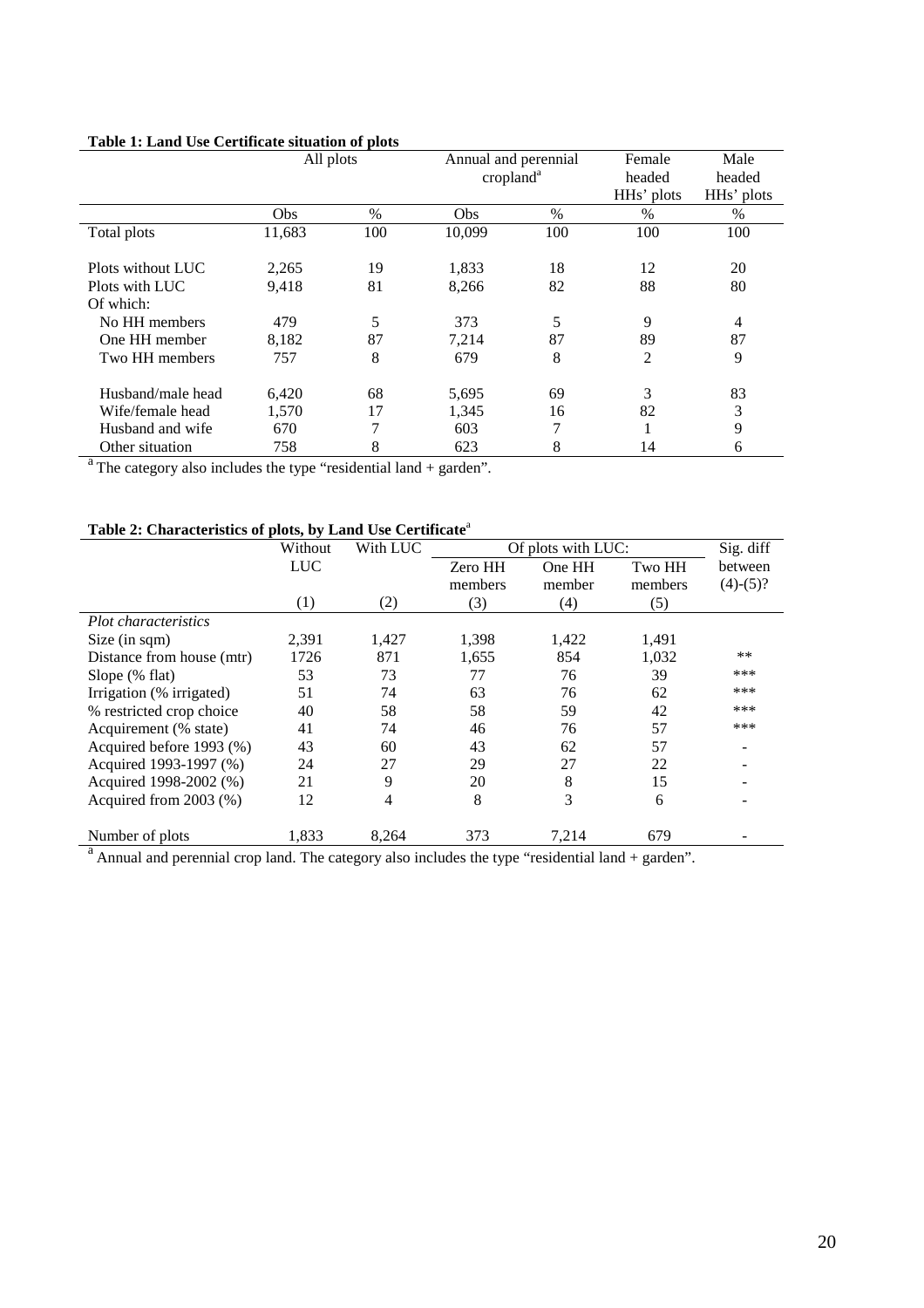|                 |         |          |         | Of plots with LUC: |         |         |
|-----------------|---------|----------|---------|--------------------|---------|---------|
| Crop            | No LUC  | With LUC | Zero HH | One HH             | Two HH  | All     |
|                 |         |          | members | member             | members |         |
|                 |         |          |         |                    |         |         |
| Rice            | 56.4    | 69.6     | 61.1    | 70.5               | 65.0    | 67.2    |
| Maize           | 14.8    | 5.2      | 4.7     | 4.9                | 9.1     | 6.9     |
| Potato/cassava  | 6.8     | 4.4      | 6.5     | 4.2                | 6.1     | 4.9     |
| Peanuts         | 1.2     | 1.6      | 1.2     | 1.7                | 0.8     | 1.5     |
| Vegetables      | 3.5     | 3.6      | 2.4     | 3.6                | 4.5     | 3.6     |
| Other annual    | 2.6     | 2.3      | 3.0     | 2.4                | 0.5     | 2.4     |
| Fruit           | 3.6     | 4.8      | 6.2     | 4.5                | 6.7     | 4.6     |
| Coffee          | 4.8     | 3.3      | 5.3     | 3.4                | 0.5     | 3.5     |
| Tea             | 0.9     | 1.3      | 1.2     | 1.2                | 2.7     | 1.2     |
| Cashew nuts     | 1.6     | 0.4      | 1.2     | 0.4                | 0.3     | 0.6     |
| Sugarcane       | 0.4     | 0.6      | 1.8     | 0.4                | 1.9     | 0.5     |
| Pepper          | 0.2     | 0.3      | 0.6     | 0.3                | 0.0     | 0.3     |
| Other perenn.   | 3.3     | 2.7      | 0.3     | 0.0                | 0.0     | 2.8     |
|                 |         |          |         |                    |         |         |
| Annual crops    | 85.3    | 86.7     | 84.2    | 87.2               | 86.0    | 86.5    |
| Perennial crops | 14.7    | 13.3     | 15.8    | 12.8               | 14.0    | 13.5    |
|                 |         |          |         |                    |         |         |
| All crop plots  | 100     | 100      | 100     | 100                | 100     | 100     |
| (Obs.)          | (1,632) | (7, 568) | (339)   | (6,603)            | (626)   | (9,200) |

**Table 3: Crops grown in most recent agricultural season, by Land Use Certificate situation** 

#### **Table 4: Average and median rice yield, by Land Use Certificate situation of plot<sup>a</sup>**

| -               |                     |               |               |
|-----------------|---------------------|---------------|---------------|
|                 | <b>Observations</b> | Avg. $kg/sqm$ | Median kg/sqm |
| No LUC          | 920                 | 0.51          | 0.46          |
| With LUC        | 5267                | 0.51          | 0.48          |
| LUC on which:   |                     |               |               |
| Zero HH members | 206                 | 0.51          | 0.46          |
| One HH member   | 4,654               | 0.52          | 0.49          |
| Two HH members  | 407                 | 0.48          | 0.48          |
|                 |                     |               |               |
| All plots       | 6,187               | 0.51          | 0.48          |

<sup>a</sup> Only most recent agricultural season. One observation is dropped from the analysis with an extremely high yield value, being double the size of the next to highest yield value.

Two tailed T-tests suggest there is no significant difference of average yields on redbook versus no redbook plots; and no significant difference in average yields between any combination of number of household members inscribed in the red book.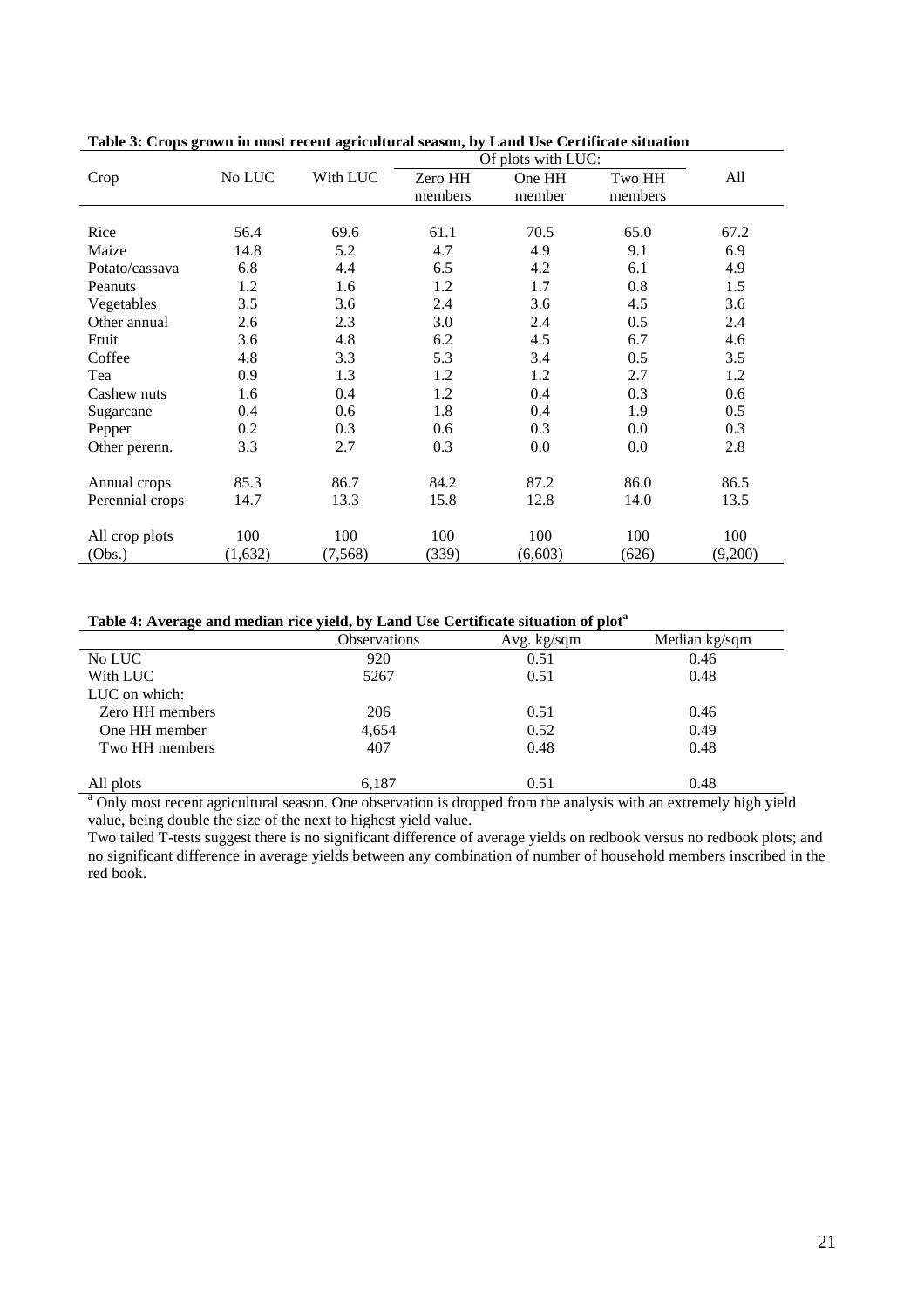## **Table 5: Variable descriptions**

| Variable Name                         | Description                                                                   |
|---------------------------------------|-------------------------------------------------------------------------------|
| <b>Plot Characteristics</b>           |                                                                               |
| Log(Area)                             | Log of the area of the plot in square metres                                  |
| Distance                              | Distance from home to plot in metres/100                                      |
| Irr_Canal                             | Dummy indicator for whether the plot is irrigated via canals                  |
| Irr_Other                             | Dummy indicator for whether the plot is irrigated via other ways than canals  |
| Restrictions                          | Dummy indicator for whether restrictions on the type of crop are in place     |
| Flat slope                            | Dummy indicator for plot with a flat slope (base category for slopes)         |
| Slight slope                          | Dummy indicator for plot with a slight slope                                  |
| Moderate Slope                        | Dummy indicator for plot with a moderate slope                                |
| <b>Steep Slope</b>                    | Dummy indicator for plot with a steep slope                                   |
| Log(Salesalue)                        | Log of the sales value of the plot, used as an indicator of plot quality      |
| <i>Instruments</i>                    |                                                                               |
| <b>State</b>                          | Dummy indicator for plot given by the state or commune                        |
| Inherited                             | Dummy indicator for plot inherited                                            |
| Market                                | Dummy indicator for plot purchased on the market                              |
| Other                                 | Dummy indicator for plot acquired in other ways e.g. cleared (base category)  |
| Acquired before 1993                  | Dummy indicator for plot being acquired before 1993 (base category)           |
| Acquired 1993-1998                    | Dummy indicator for plot being acquired between 1993 and 1998                 |
| <b>Acquired 1998-2003</b>             | Dummy indicator for plot being acquired between 1998 and 2003                 |
| Acquired after 2003                   | Dummy indicator for plot being acquired after 2003                            |
| Red Book Variables:                   |                                                                               |
| Redbook                               | Dummy indicator for plot with a red book (base category: no red book)         |
| RB_1person                            | Dummy indicator for plot with only one HH member named in red book            |
| RB_2persons                           | Dummy indicator for plot with 2 HH members named in red book                  |
| <b>Production Function Variables:</b> |                                                                               |
| <b>Total Yields</b>                   | Rice kilograms per square metre produced by households                        |
| Labour                                | Labour units used in production of rice (per sq. metre)                       |
| Seed                                  | Value of seeds and saplings used in production of rice (per sq. metre)        |
| Fertilizer                            | Value of fertilizers used in production of rice (per sq. metre)               |
| Pesticide & Herbicide                 | Value of pesticides and herbicides used in production of rice (per sq. metre) |
| Efficiency Variables:                 |                                                                               |
| Redbook                               | Area share owned by the household with a red book                             |
| RB_1person                            | Area share owned by the household with 1 HH member in red book                |
| RB_2persons                           | Area share owned by the household with 2 HH members in red book               |
| Red_1Male                             | Area share owned by the household with husband/male head only in red book     |
| Red_1Fem                              | Area share owned by the household with wife/female head only in red book      |
| Red_2HW                               | Area share owned by the household with husband and wife in red book           |
| Red_2Other                            | Area share owned by the household with other people in red book               |
| Plot age                              | Average age of plots used by household                                        |
| Irrigated                             | Area share owned by the household that are irrigated                          |
| Restrictions                          | Area share owned by the household with restrictions                           |
| Slight slope                          | Area share owned by the household with a slight slope                         |
| Mod. Slope                            | Area share owned by the household with a moderate slope                       |
| Steep Slope                           | Area share owned by the household with a steep slope                          |
| Sex Head                              | Dummy indicator for gender of the head of household $(=1$ if male)            |
| Age Head                              | Age of the head of household                                                  |
| Married                               | Dummy indicator for marital status of the head of household $(=1$ if married) |
| Ed1                                   | Dummy indicator for head of household completed primary school                |
| Ed <sub>2</sub>                       | Dummy indicator for head of household completed secondary school              |
| Ed <sub>3</sub>                       | Dummy indicator for head of household has a third level educaiton             |
| HHsize                                | Household size                                                                |
|                                       |                                                                               |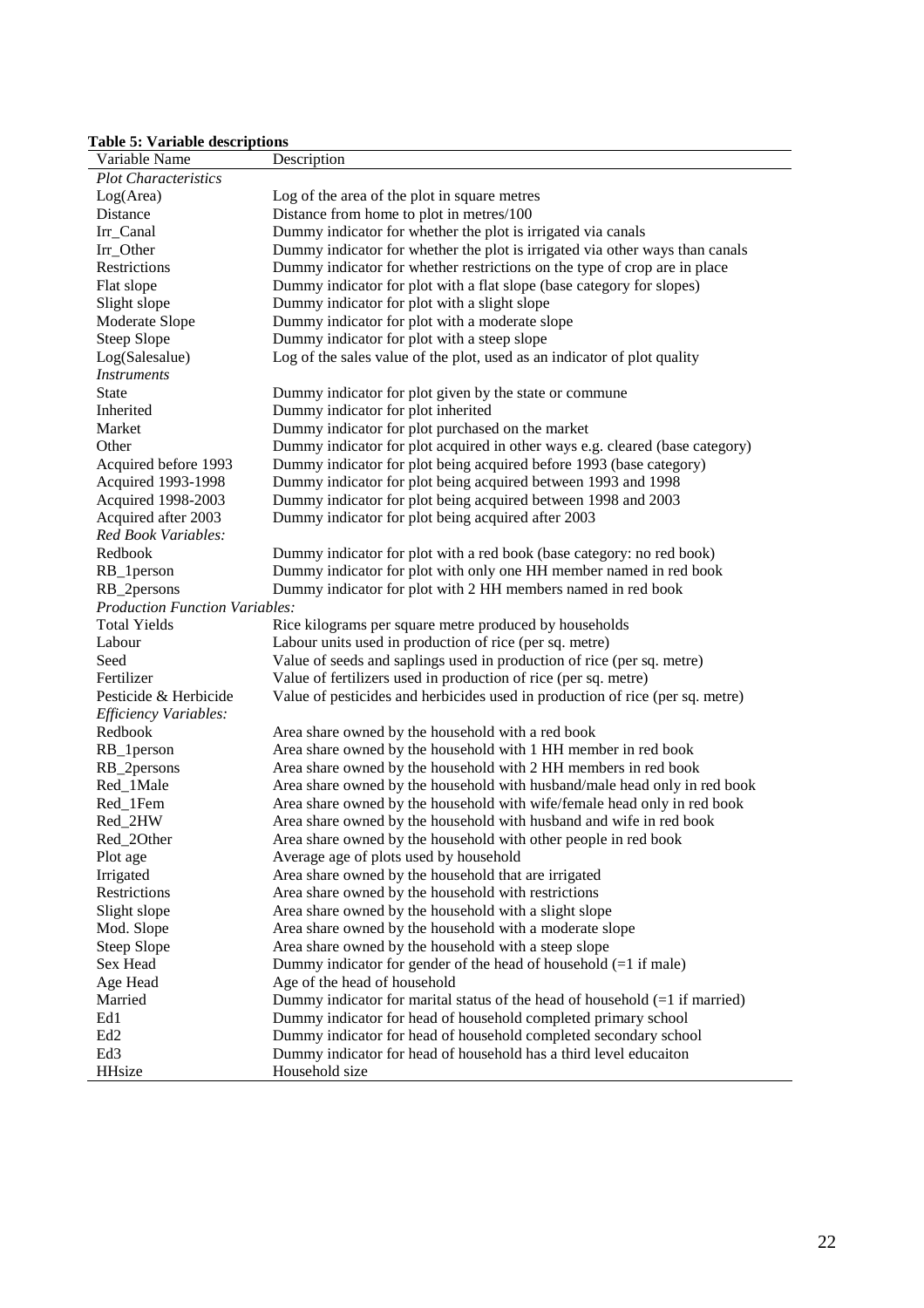| radic 0. inice yichus – whillil household variation – household fixed cricets model | Full sample |             |             | Male headed households | Female      |             |
|-------------------------------------------------------------------------------------|-------------|-------------|-------------|------------------------|-------------|-------------|
|                                                                                     |             |             |             |                        |             | headed HHs  |
|                                                                                     | (1)         | (2)         | (3)         | (4)                    | (5)         | (6)         |
| Log(Area)                                                                           | $-0.115***$ | $-0.115***$ | $-0.111***$ | $-0.113***$            | $-0.119***$ | $-0.107***$ |
|                                                                                     | (0.041)     | (0.019)     | (0.019)     | (0.022)                | (0.021)     | (0.025)     |
| Distance                                                                            | 0.002       | 0.002       | 0.002       | 0.002                  | 0.002       | 0.002       |
|                                                                                     | (0.002)     | (0.002)     | (0.002)     | (0.002)                | (0.002)     | (0.002)     |
| Irr_Canal                                                                           | $-0.224*$   | $-0.311***$ | $-0.336***$ | $-0.373***$            | $-0.345***$ | 0.222       |
|                                                                                     | (0.134)     | (0.071)     | (0.074)     | (0.082)                | (0.078)     | (0.217)     |
| Irr_Other                                                                           | $-0.152*$   | $-0.237***$ | $-0.139$    | $-0.129$               | $-0.262***$ | $-0.154$    |
|                                                                                     | (0.084)     | (0.085)     | (0.116)     | (0.135)                | (0.099)     | (0.113)     |
| Restrictions                                                                        | $-0.139$    | $-0.384**$  | $-0.401**$  | $-0.426**$             | $-0.408**$  | 0.647       |
|                                                                                     | (0.086)     | (0.154)     | (0.157)     | (0.167)                | (0.164)     | (0.672)     |
| Slight slope                                                                        | $-0.077**$  | $-0.082$    | $-0.122$    | $-0.122$               | $-0.082$    | $-0.011$    |
|                                                                                     | (0.034)     | (0.088)     | (0.094)     | (0.107)                | (0.102)     | (0.123)     |
| Moderate Slope                                                                      | $-0.024$    | $-0.051$    | $-0.238$    | $-0.298$               | $-0.057$    | $-0.212$    |
|                                                                                     | (0.059)     | (0.133)     | (0.199)     | (0.222)                | (0.148)     | (0.286)     |
| Steep Slope                                                                         | 0.101       | 0.053       | $-0.019$    | $-0.038$               | 0.05        |             |
|                                                                                     | (0.130)     | (0.310)     | (0.319)     | (0.345)                | (0.333)     |             |
| Log(Salesvalue)                                                                     | $0.372***$  | $0.364***$  | $0.349***$  | $0.350***$             | $0.369***$  | $0.353***$  |
|                                                                                     | (0.136)     | (0.034)     | (0.036)     | (0.041)                | (0.038)     | (0.050)     |
| Redbook (instr)                                                                     |             | $0.559*$    |             |                        | $0.595**$   | $-1.954$    |
|                                                                                     |             | (0.289)     |             |                        | (0.299)     | (1.949)     |
| RB_1pers.(instr)                                                                    |             |             | $0.875**$   | $0.976**$              |             |             |
|                                                                                     |             |             | (0.383)     | (0.399)                |             |             |
| RB_2pers.(instr)                                                                    |             |             | $-0.883$    | $-1.134$               |             |             |
|                                                                                     |             |             | (1.163)     | (1.207)                |             |             |
| Constant                                                                            | 0.536       | 0.311       | 0.174       | 0.218                  | 0.373       | 1.239       |
|                                                                                     | (0.373)     | (0.212)     | (0.240)     | (0.259)                | (0.232)     | (1.161)     |
| Within $R^2$                                                                        | 0.08        | 0.07        | 0.04        | 0.02                   | 0.06        | 0.04        |
| n                                                                                   | 4808        | 4479        | 4479        | 3765                   | 3765        | 713         |

| Table 6: Rice yields – within household variation – household fixed effects model |
|-----------------------------------------------------------------------------------|
|-----------------------------------------------------------------------------------|

Standard errors in parentheses; \*\*\* significant at 1 %; \*\* significant at 5%; \* significant at 10 %.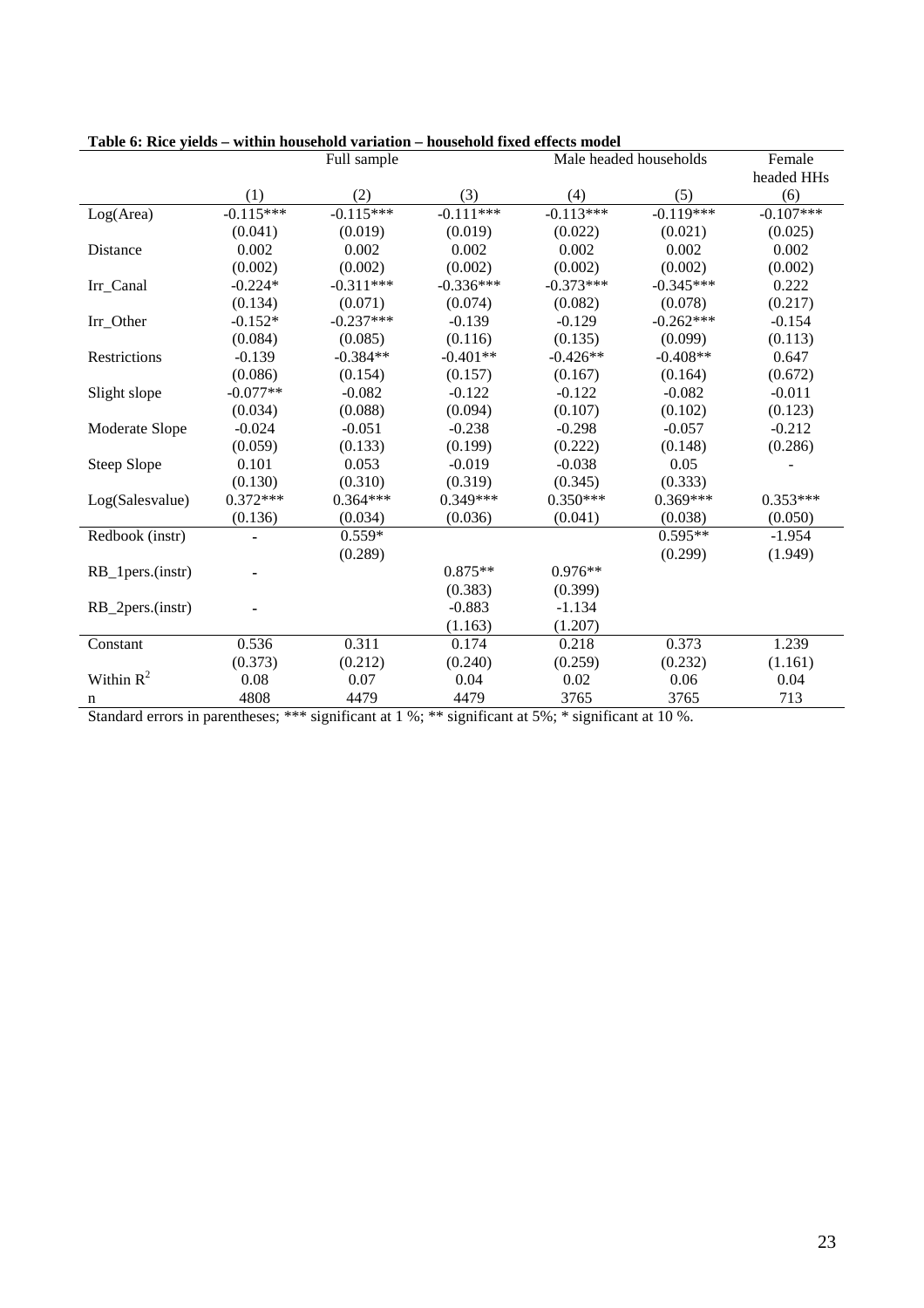|                    | (1)         |             |             |             |             |             |
|--------------------|-------------|-------------|-------------|-------------|-------------|-------------|
|                    |             | (2)         | (3)         | (4)         | (5)         | (6)         |
| Plot age           | $-0.004$    | 0.001       | $-0.002$    | 0.001       | $-0.003$    | $-0.002$    |
|                    | (0.031)     | (0.021)     | (0.030)     | (0.020)     | 0.029       | 0.019       |
| Irrigated          | $-1.247***$ | $-0.839***$ | $-1.201***$ | $-0.792***$ | $-1.199***$ | $-0.780***$ |
|                    | (0.436)     | (0.258)     | (0.403)     | (0.233)     | 0.398       | 0.219       |
| Restrictions       | $-1.173*$   | $-0.762**$  | $0.748**$   | $-0.677***$ | $-1.011**$  | $-0.603***$ |
|                    | (0.614)     | (0.245)     | (0.372)     | (0.214)     | 0.501       | 0.197       |
| Slight slope       | $0.804**$   | $0.517**$   | 1.364**     | $0.470**$   | $0.712**$   | $0.451**$   |
|                    | (0.413)     | (0.259)     | (0.551)     | (0.232)     | 0.367       | 0.223       |
| Mod. Slope         | 1.442**     | $0.838**$   | 0.972       | $0.797**$   | 1.317**     | $0.769**$   |
|                    | (0.616)     | (0.371)     | (0.922)     | (0.340)     | 0.543       | 0.329       |
| <b>Steep Slope</b> | 1.053       | 0.701       | $-1.062**$  | 0.647       | 0.873       | 0.587       |
|                    | (1.032)     | (0.662)     | (0.525)     | (0.581)     | 0.911       | 0.553       |
| <b>Sex Head</b>    |             | $-0.140$    |             | $-0.134$    |             | 0.224       |
|                    |             | (0.350)     |             | (0.328)     |             | 0.355       |
| Age Head           |             | 0.007       |             | 0.008       |             | 0.007       |
|                    |             | (0.006)     |             | (0.006)     |             | 0.006       |
| Married            |             | $-0.201$    |             | $-0.186$    |             | $-0.182$    |
|                    |             | (0.370)     |             | (0.349)     |             | 0.325       |
| Ed1                |             | $-0.606**$  |             | $-0.539**$  |             | $-0.512**$  |
|                    |             | (0.287)     |             | (0.256)     |             | (0.236)     |
| Ed <sub>2</sub>    |             | $-0.189$    |             | $-0.151$    |             | $-0.153$    |
|                    |             | (0.217)     |             | (0.191)     |             | (0.182)     |
| Ed <sub>3</sub>    |             | $-1.781$    |             | $-1.560$    |             | $-1.426$    |
|                    |             | (1.413)     |             | (0.192)     |             | (1.066)     |
| <b>HHsize</b>      |             | $-0.017$    |             | $-0.016$    |             | $-0.020$    |
|                    |             | (0.044)     |             | (0.040)     |             | (0.040)     |
| Redbook            | $-0.458$    | $-0.399**$  |             |             |             |             |
|                    | (0.284)     | (0.191)     |             |             |             |             |
| Red_1person        |             |             | $-0.521**$  | $-0.419**$  |             |             |
|                    |             |             | (0.272)     | (0.176)     |             |             |
| Red_2persons       |             |             | $-0.112$    | $-0.101$    |             |             |
|                    |             |             |             |             |             |             |
|                    |             |             | (0.535)     | (0.033)     | $-0.467*$   | $-0.279*$   |
| Red_1Male          |             |             |             |             |             |             |
|                    |             |             |             |             | 0.255       | 0.166       |
| Red_1Fem           |             |             |             |             | $-0.822$    | $-0.964**$  |
|                    |             |             |             |             | 0.578       | 0.388       |
| Red_2HW            |             |             |             |             | $-0.002$    | 0.045       |
|                    |             |             |             |             | 0.540       | 0.328       |
| Red_2Other         |             |             |             |             | $-0.238$    | $-0.307$    |
|                    |             |             |             |             | 0.478       | 0.293       |
| Constant           | $-0.553$    | $0.045*$    | $-0.475$    | 0.028       | $-0.422$    | 0.092       |
|                    | (0.769)     | (0.671)     | (0.687)     | (0.615)     | 0.688       | 0.596       |
| Log Likelihood     | $-503.37$   | $-492.46$   | $-502.48$   | $-491.39$   | $-502.03$   | $-488.66$   |
| n                  | 1,523       | 1,523       | 1,523       | 1,523       | 1,523       | 1,523       |

**Table 7: Efficiency estimates from translog household production function models (rice yields)** 

\*\*\* indicates significance at the 1% level, \*\* indicates significance at the 5% level, \* indicates significance at the 10% level.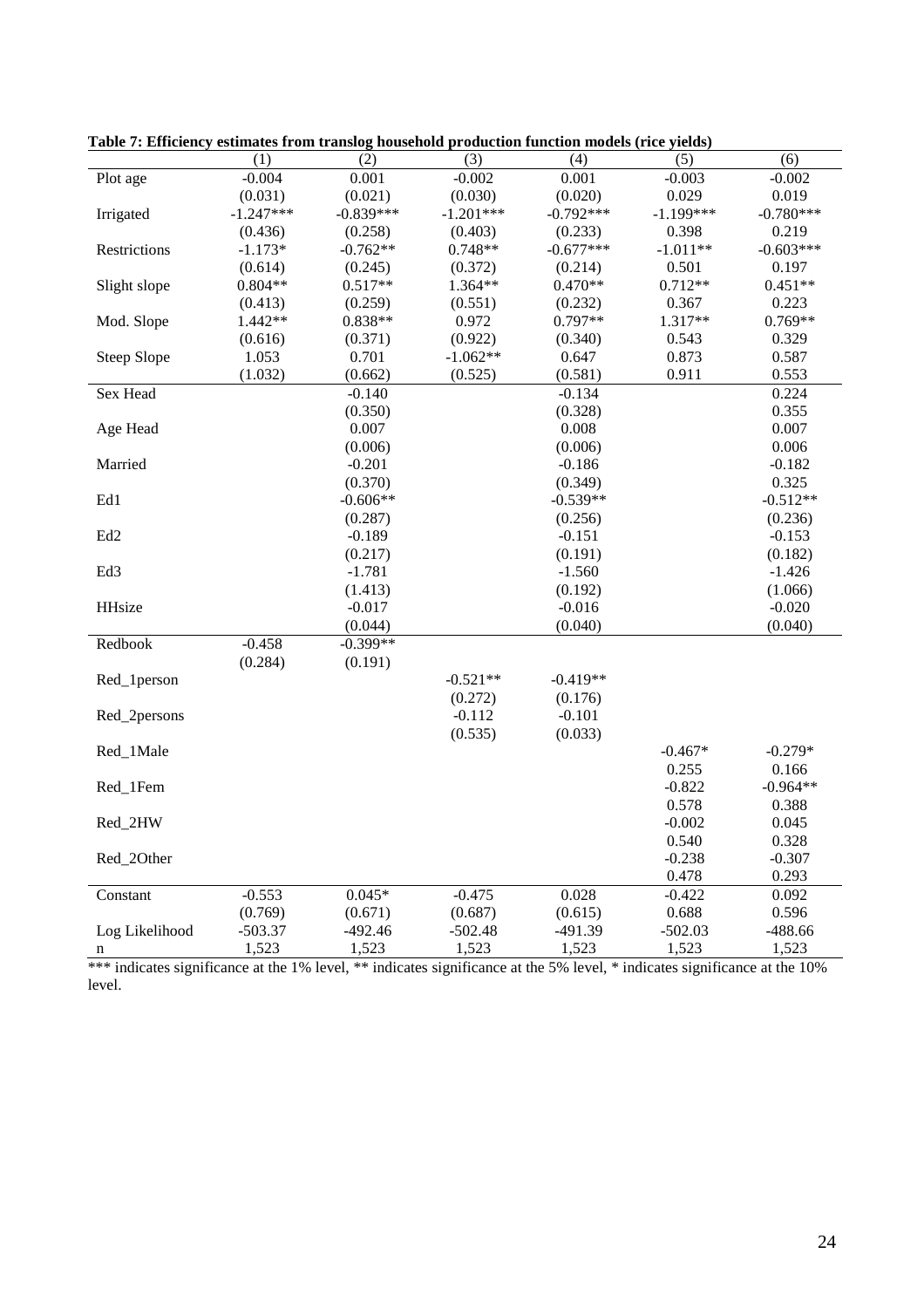#### **Appendix 1: Model**

To arrive at (1), we start from a household maximisation problem. We assume the household model is separable where production and consumption decisions can be taken independently. Assume a purely rice producing household. The household chooses the amount of input  $j$  ( $j = 1,..J$ ) to apply into rice production on each plot *i* in order to maximise its total rice output, which can be written as follows:

$$
\max_{I_{i1},\ldots I_{iJ}} \sum_{i} f\left(I_{i1},\ldots I_{iJ}, X_{i}\right) \tag{A1}
$$

subject to 
$$
\sum_{i} I_{ij} \leq \overline{I_j} \qquad \forall j
$$
 (A2)

where  $I_{ij}$  is the amount of input *j* used on plot *i* and  $X_i$  includes the characteristics of plot *i* such as land quality or size.  $I_j$  is the total amount of input *j* available such as, total household labour time or seeds stored from last year (the assumption that no labour market or seed market exists is a very strong one but is used here for ease of explanation).  $f(I_{i1}, I_{iJ}, X_{i})$  is a concave rice production function. Analogous to Udry (1996), if  $f(I_{i_1}, I_{i_1}, X_{i})$  is strictly increasing in *X*, (A1)-(A2) and  $Z_i = Z_h$  would imply that  $f(I_{i1}, I_{iJ}, X_i) = f(I_{i1}, I_{iJ}, X_h)$  or:

$$
O(X_i) = f(I_{i1}(X_i),...,I_{iJ}(X_i),X_i) \qquad \forall i
$$
\n(A3)

This means that within the household, both plot output,  $O(X<sub>i</sub>)$ , and plot inputs, depend purely on the characteristics of the plot. Udry shows further that if plot characteristics are allowed to vary over plots, this can be approximated by a first-order Taylor series. When (A3) is expressed in yields, it implies that the deviation of plot yield from average household rice yields is a function of the deviation of plot characteristics from mean plot characteristics which can be estimated by a household fixed effect approach. Adding household subscripts, we arrive at the expression for rice yield on plot *i* of household *h*,  $Q_{hi}$ , presented in (1):  $Q_{hi} = X_{hi}\beta + \alpha R_{hi} + \lambda_h + \varepsilon_{hi}$ .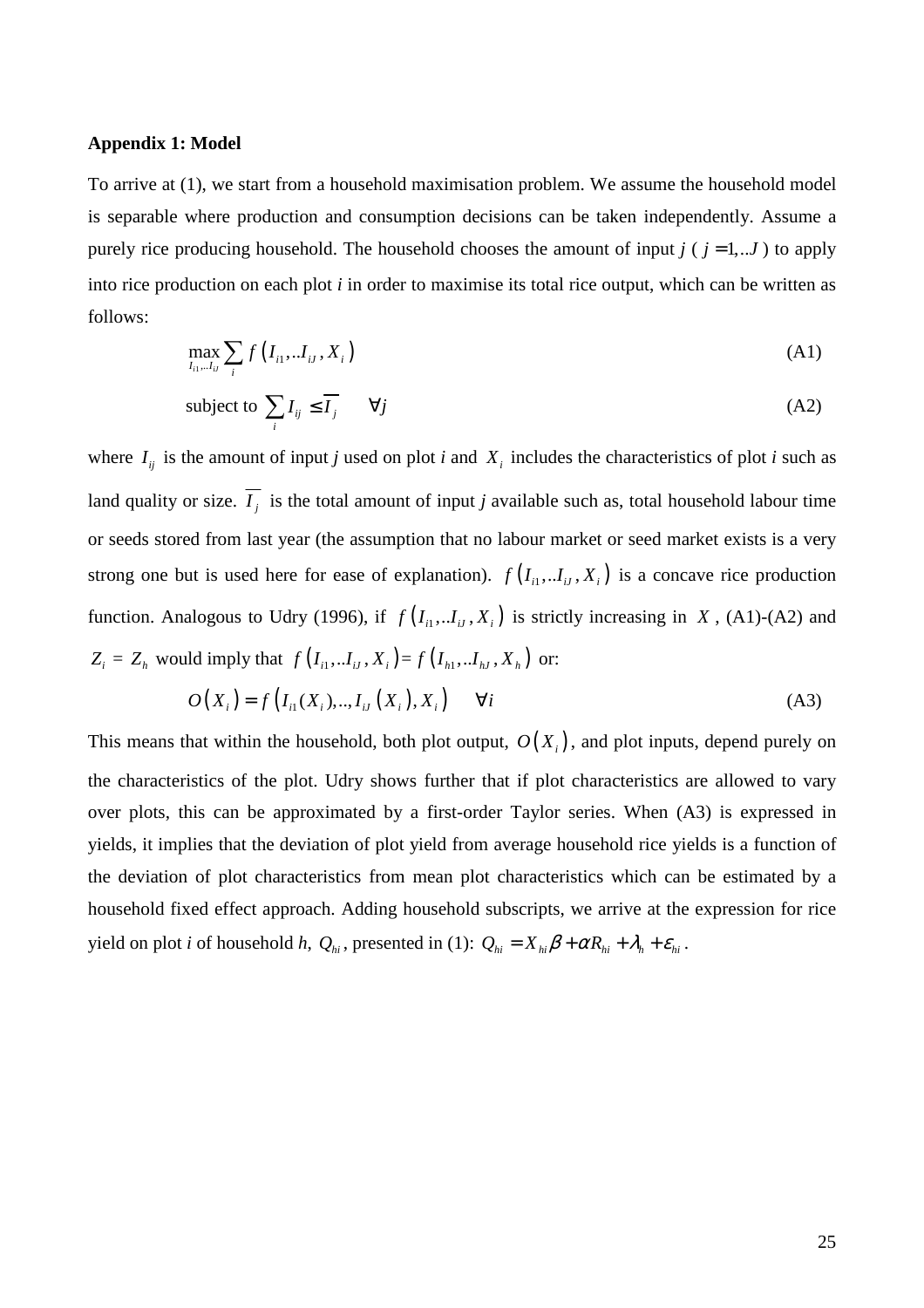|                       | Full Sample  |             |             | Male Headed HH | Female      |             |             |
|-----------------------|--------------|-------------|-------------|----------------|-------------|-------------|-------------|
|                       |              |             |             |                |             |             | Headed HH   |
|                       | Redbook      | RB_1pers    | RB_2pers    | RB_1pers       | RB_2pers    | Redbook     | Redbook     |
| Log(Area)             | 0.002        | $-0.002$    | $0.004***$  | $-0.004$       | $0.005***$  | 0.0004      | 0.009       |
|                       | (0.003)      | (0.003)     | (0.001)     | 0.003          | 0.002       | (0.004)     | (0.006)     |
| Distance              | $-0.0003***$ | $-0.0003**$ | $-0.00003$  | $-0.0003**$    | $-0.00002$  | $-0.0003**$ | $-0.0001$   |
|                       | (0.0001)     | (0.0001)    | (0.00005)   | 0.0001         | 0.0001      | (0.0001)    | (0.0002)    |
| Irr_Canal             | $0.070***$   | $0.064***$  | 0.005       | $0.065***$     | 0.006       | $0.070***$  | $0.054***$  |
|                       | (0.009)      | (0.009)     | (0.004)     | 0.010          | 0.005       | (0.011)     | (0.018)     |
| Irr_Other             | $0.084***$   | $0.050***$  | $0.034***$  | $0.057***$     | $0.038***$  | $0.095***$  | $-0.004$    |
|                       | (0.010)      | (0.009)     | (0.004)     | 0.011          | 0.005       | (0.011)     | (0.019)     |
| Restrictions          | $0.079***$   | $0.051***$  | $0.028***$  | $0.051***$     | $0.031***$  | $0.082***$  | $0.038**$   |
|                       | (0.010)      | (0.010)     | (0.004)     | 0.011          | 0.005       | (0.012)     | (0.019)     |
| Slight slope          | $0.056***$   | $0.047***$  | $0.009*$    | $0.047***$     | $0.011**$   | $0.058***$  | $0.061***$  |
|                       | (0.011)      | (0.011)     | (0.005)     | 0.012          | 0.005       | (0.012)     | (0.022)     |
| Mod Slope             | $-0.037***$  | 0.021       | $-0.058***$ | 0.023          | $-0.059***$ | $-0.036**$  | $0.065*$    |
|                       | (0.014)      | (0.014)     | (0.006)     | 0.015          | 0.007       | (0.016)     | (0.040)     |
| Steep Slope           | 0.041        | 0.041       | 0.0003      | 0.035          | 0.001       | 0.036       | 0.097       |
|                       | (0.030)      | (0.028)     | (0.013)     | 0.030          | 0.014       | (0.032)     | (0.110)     |
| Log(Value)            | $0.025***$   | $0.020***$  | $0.005***$  | $0.021***$     | $0.006***$  | $0.027***$  | $0.014**$   |
|                       | (0.004)      | (0.004)     | (0.002)     | 0.004          | 0.002       | (0.004)     | (0.007)     |
| <b>Instruments</b>    |              |             |             |                |             |             |             |
| Acq 93-97             | $-0.056***$  | $-0.052***$ | $-0.005$    | $-0.045***$    | $-0.006$    | $-0.052***$ | $-0.093***$ |
|                       | (0.014)      | 0.013       | 0.006       | 0.015          | (0.007)     | 0.015       | 0.025       |
| Acq_98-02             | $-0.181***$  | $-0.135***$ | $-0.046***$ | $-0.146***$    | $-0.049***$ | $-0.195***$ | 0.022       |
|                       | (0.017)      | 0.016       | 0.007       | 0.018          | (0.008)     | 0.019       | 0.044       |
| $Acq_{2003+}$         | $-0.253***$  | $-0.198***$ | $-0.055***$ | $-0.215***$    | $-0.060***$ | $-0.275***$ | $-0.033$    |
|                       | (0.022)      | 0.021       | 0.009       | 0.023          | (0.010)     | 0.024       | 0.051       |
| <b>State</b>          | $0.252***$   | $0.197***$  | $0.055***$  | $0.198***$     | $0.058***$  | $0.256***$  | $0.156***$  |
|                       | (0.015)      | 0.014       | 0.006       | 0.015          | (0.007)     | 0.016       | 0.038       |
| Market                | $0.164***$   | $0.100***$  | $0.064***$  | $0.095***$     | $0.066***$  | $0.161***$  | $0.083**$   |
|                       | (0.017)      | 0.016       | 0.007       | 0.018          | (0.008)     | 0.019       | 0.042       |
| Inherit               | $0.157***$   | $0.101***$  | $0.056***$  | $0.089***$     | $0.057***$  | $0.146***$  | $0.133***$  |
|                       | (0.019)      | 0.018       | 0.008       | 0.020          | (0.009)     | 0.021       | 0.046       |
| Constant              | $0.508***$   | $0.555***$  | $-0.047***$ | $0.553***$     | $-0.049***$ | $0.504***$  | $0.623***$  |
|                       | (0.030)      | 0.028       | 0.012       | 0.032          | 0.015       | 0.034       | 0.057       |
| Within $R^2$          | 0.17         | 0.11        | 0.10        | 0.012          | 0.11        | 0.18        | 0.08        |
| n                     | 7,747        | 7,747       | 7,747       | 6,514          | 6,514       | 6,514       | 1,229       |
| <b>Test Statistic</b> | $3.15*$      | $3.37*$     | 1.04        | $4.75**$       | 1.44        | $4.46**$    | 1.22        |
| (p-value)             | (0.076)      | (0.067)     | (0.308)     | (0.029)        | (0.231)     | (0.035)     | (0.269)     |

**Appendix 2: Estimated reduced form equations and tests for overidentification – intrahousehold rice yields model**

Standard errors in parentheses; \*\*\* significant at 1 %; \*\* significant at 5%; \* significant at 10 %. The Test Statistic refers to an F-test of the coefficient on the residuals of the reduced form model when included in the original structural model.